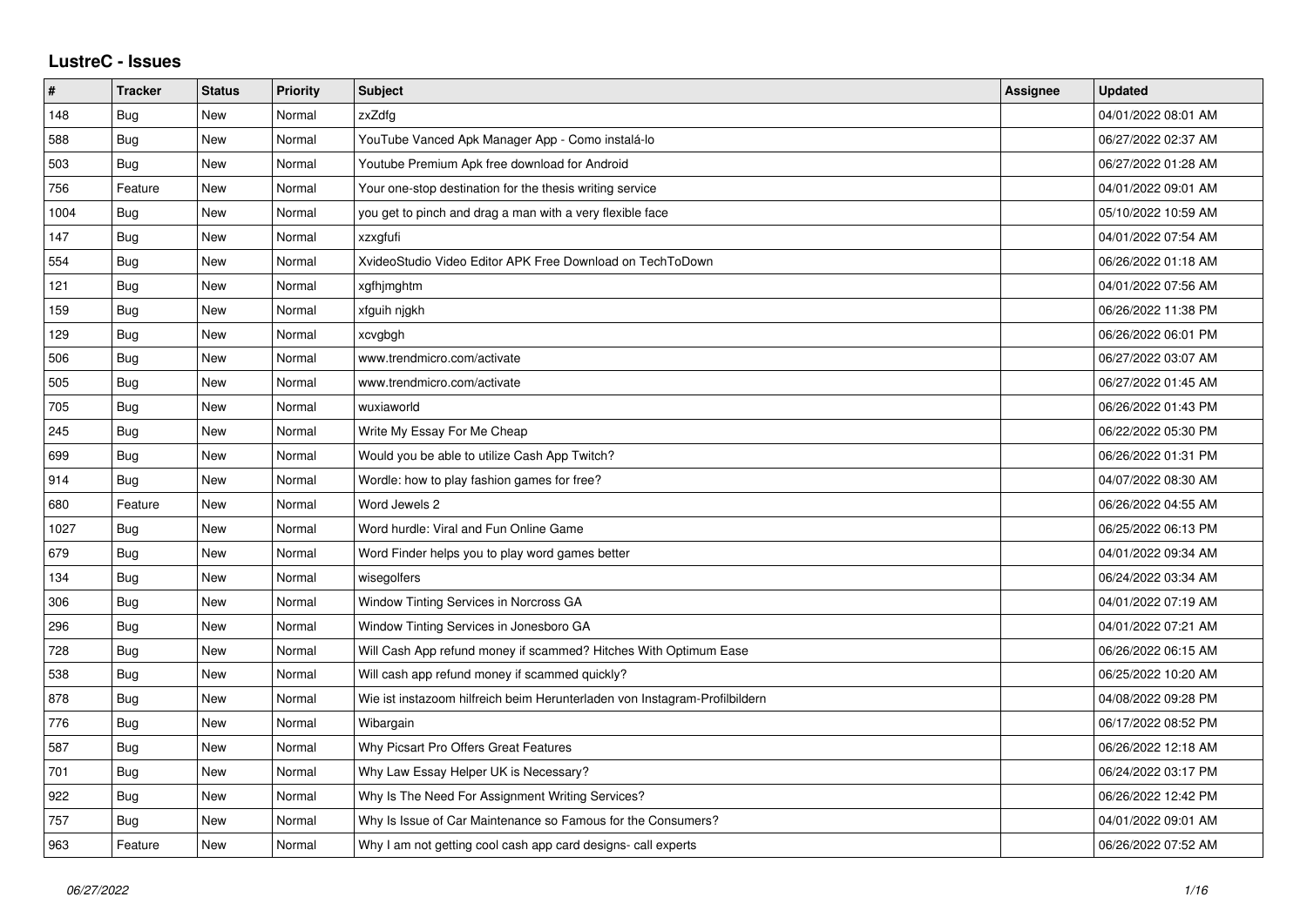| $\vert$ # | <b>Tracker</b> | <b>Status</b> | Priority | <b>Subject</b>                                                             | Assignee | <b>Updated</b>      |
|-----------|----------------|---------------|----------|----------------------------------------------------------------------------|----------|---------------------|
| 540       | <b>Bug</b>     | New           | Normal   | Why Haven't I Received My Cash App Card? Can I get t the reasons behind it |          | 04/01/2022 09:25 AM |
| 637       | Feature        | New           | Normal   | Why do the Outlook rules not work in my account?                           |          | 06/26/2022 06:04 PM |
| 884       | Bug            | New           | Normal   | Why do Subway Surfers popular                                              |          | 04/01/2022 09:16 AM |
| 880       | <b>Bug</b>     | New           | Normal   | Why do Subway Surfers popular                                              |          | 04/01/2022 09:16 AM |
| 551       | Bug            | New           | Normal   | Why Do Students Need Online Best Dissertation Writing Services?            |          | 06/26/2022 08:15 AM |
| 208       | <b>Bug</b>     | New           | Normal   | Why Cash app won't let me send money if scammed?                           |          | 04/01/2022 08:54 AM |
| 1008      | <b>Bug</b>     | New           | Normal   | Who was the first black woman to anchor a newscast?                        |          | 05/10/2022 03:13 PM |
| 802       | Bug            | New           | Normal   | Who Is an ETL Engineer                                                     |          | 06/26/2022 05:48 PM |
| 801       | Bug            | New           | Normal   | Who Is an ETL Engineer                                                     |          | 06/26/2022 04:29 PM |
| 800       | Bug            | New           | Normal   | Who Is an ETL Engineer                                                     |          | 06/25/2022 10:31 PM |
| 799       | <b>Bug</b>     | New           | Normal   | Who Is an ETL Engineer                                                     |          | 06/26/2022 09:27 AM |
| 798       | <b>Bug</b>     | New           | Normal   | Who Is an ETL Engineer                                                     |          | 06/26/2022 01:07 PM |
| 1123      | Bug            | New           | Normal   | Where To Watch FIFA World Cup 2022                                         |          | 06/24/2022 03:51 AM |
| 920       | <b>Bug</b>     | New           | Normal   | Where I Can Get Essay Writing Services?                                    |          | 04/11/2022 08:35 AM |
| 768       | <b>Bug</b>     | New           | Normal   | Where can you buy best jackets online?                                     |          | 06/26/2022 01:50 PM |
| 300       | Bug            | New           | Normal   | Wheels Powder Coating Services in Norcross GA                              |          | 04/15/2022 01:45 PM |
| 223       | <b>Bug</b>     | New           | Normal   | WhatsApp Plus: Download, Update and Themes                                 |          | 06/03/2022 08:07 PM |
| 1099      | Feature        | New           | Normal   | Whatsapp Plus - A New Way Of Communicating                                 |          | 06/15/2022 10:48 AM |
| 560       | Bug            | New           | Normal   | Whatsapp Aero - Make Your Phone Auto Connect                               |          | 04/01/2022 09:28 AM |
| 605       | Feature        | New           | Normal   | What will the future of logo design be like?                               |          | 06/26/2022 08:25 PM |
| 1094      | Bug            | New           | Normal   | What time does direct deposit hit Cash App?                                |          | 06/14/2022 03:27 PM |
| 1125      | Bug            | New           | Normal   | What is Wordscapes?                                                        |          | 06/24/2022 09:05 AM |
| 1043      | Bug            | New           | Normal   | What Is The Right Way To Troubleshoot Cash App Transfer Failed Problems?   |          | 05/25/2022 01:16 PM |
| 927       | Feature        | New           | Normal   | What Is The Right Way To Troubleshoot Cash App Transfer Failed Problems?   |          | 04/12/2022 05:54 AM |
| 836       | Bug            | New           | Normal   | What Is The Required Amount To Pay As Cash App Clearance Fee?              |          | 04/01/2022 09:00 AM |
| 636       | Bug            | New           | Normal   | What is the most popular furniture color?                                  |          | 06/25/2022 04:57 PM |
| 520       | <b>Bug</b>     | New           | Normal   | What Is The Major Role Of Cash.app/Help and Support Page?                  |          | 06/26/2022 07:10 AM |
| 1105      | <b>Bug</b>     | New           | High     | What is Mahjong online?                                                    |          | 06/23/2022 04:02 PM |
| 496       | Bug            | New           | Normal   | What is Live NetTV?                                                        |          | 06/27/2022 03:24 AM |
| 792       | <b>Bug</b>     | New           | Normal   | What is Google Camera Mod?                                                 |          | 04/01/2022 08:59 AM |
| 853       | Bug            | New           | Normal   | what is dr laser                                                           |          | 04/01/2022 09:13 AM |
| 585       | <b>Bug</b>     | New           | Normal   | What is cash app help number?                                              |          | 06/26/2022 06:21 PM |
| 764       | <b>Bug</b>     | New           | Normal   | What is available to see what I can watch HBO Max?                         |          | 06/26/2022 08:52 PM |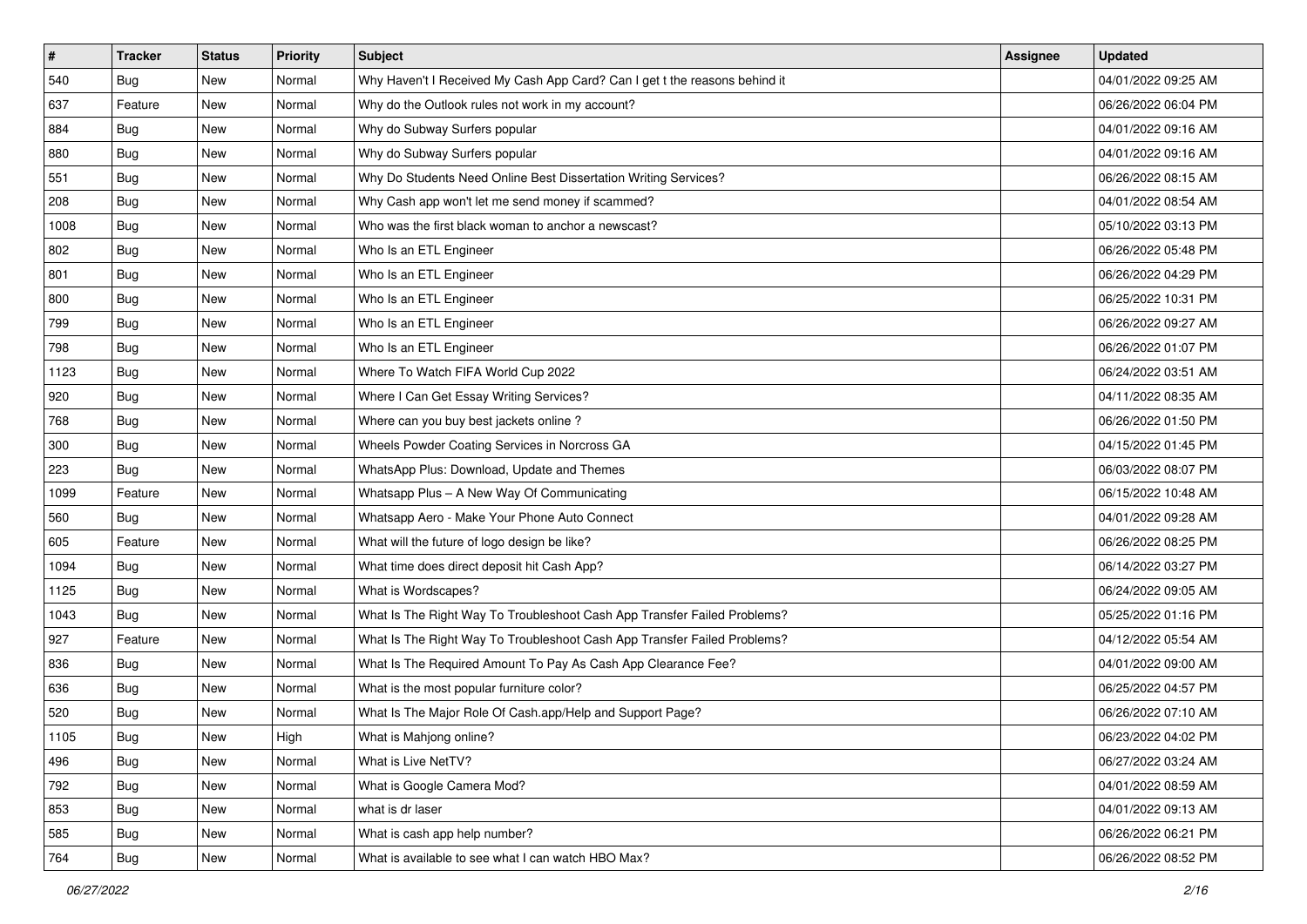| $\vert$ # | <b>Tracker</b> | <b>Status</b> | <b>Priority</b> | Subject                                                               | Assignee | <b>Updated</b>      |
|-----------|----------------|---------------|-----------------|-----------------------------------------------------------------------|----------|---------------------|
| 279       | <b>Bug</b>     | New           | High            | What is an essential feature of an internal communications app?       |          | 06/26/2022 05:16 PM |
| 667       | Bug            | New           | Normal          | What Is a Ringtone?                                                   |          | 06/25/2022 02:04 PM |
| 477       | Bug            | New           | Normal          | What Does Online Coupon Mean?                                         |          | 06/25/2022 11:15 PM |
| 1112      | Bug            | New           | Normal          | What Cash App Policy Says If Random Person Sent Me Money On Cash App? |          | 06/27/2022 02:39 AM |
| 1078      | <b>Bug</b>     | <b>New</b>    | Normal          | What Bank Is Cash App On Plaid? Find Clarity And Assistance           |          | 06/15/2022 11:56 AM |
| 675       | <b>Bug</b>     | New           | Normal          | What Are Smart Tactics To Fix Cash App Transfer Failed Hurdles?       |          | 06/16/2022 04:37 AM |
| 559       | Bug            | New           | High            | What Are Permission For Applications like Facebook Sending MMS?       |          | 06/24/2022 10:07 AM |
| 725       | Feature        | <b>New</b>    | Normal          | What are memo writing services design                                 |          | 06/24/2022 06:24 AM |
| 857       | Bug            | New           | Normal          | Welcome to the world of classic retro games                           |          | 04/01/2022 09:13 AM |
| 686       | Bug            | New           | Normal          | Welcome To The Most Demandable Mahipalpur Escorts Agency              |          | 06/26/2022 04:37 AM |
| 548       | <b>Bug</b>     | New           | Normal          | Web N Logo Design                                                     |          | 04/01/2022 09:29 AM |
| 542       | <b>Bug</b>     | New           | Normal          | Web N Logo Design                                                     |          | 06/26/2022 01:28 AM |
| 260       | Bug            | New           | Normal          | Web Design Services Near Me                                           |          | 06/26/2022 11:55 AM |
| 555       | <b>Bug</b>     | New           | Normal          | web design development in hyderabad                                   |          | 06/26/2022 01:08 PM |
| 658       | Bug            | New           | Normal          | Watermelon Nutrition Facts And Health Benefits                        |          | 06/26/2022 08:33 AM |
| 314       | Bug            | New           | Normal          | Water Extraction Services in Virginia Beach VA                        |          | 04/01/2022 07:25 AM |
| 313       | <b>Bug</b>     | New           | Normal          | Water Extraction Services in Virginia Beach VA                        |          | 06/23/2022 02:14 AM |
| 331       | Bug            | New           | Normal          | Water Extraction Services in Norfolk VA                               |          | 06/26/2022 10:12 PM |
| 346       | Bug            | New           | Normal          | Water Extraction Services in Chesapeake VA                            |          | 04/01/2022 07:15 AM |
| 968       | Feature        | <b>New</b>    | Normal          | watch nfl online free live streaming                                  |          | 06/25/2022 11:52 PM |
| 974       | Bug            | New           | Normal          | Watch NCAA Football Live Streaming Free                               |          | 06/26/2022 05:33 PM |
| 969       | Bug            | New           | Normal          | Watch NCAA Football Live Match Free                                   |          | 04/23/2022 07:29 AM |
| 1095      | Feature        | New           | High            | Want to Know the Best CV Makers in Dubai?                             |          | 06/20/2022 06:29 AM |
| 584       | <b>Bug</b>     | New           | Normal          | Want the cash app customer service number to check balance?           |          | 06/25/2022 02:30 PM |
| 1036      | Bug            | New           | Normal          | <b>VPS Material</b>                                                   |          | 05/18/2022 09:34 PM |
| 981       | <b>Bug</b>     | New           | Normal          | VidMate Mod APK                                                       |          | 05/06/2022 09:22 AM |
| 620       | <b>Bug</b>     | New           | Normal          | Viagra Meds: Fastest & Quick Delivery On Your Doorstep - USA          |          | 06/26/2022 11:15 AM |
| 607       | <b>Bug</b>     | New           | Normal          | Vex 5                                                                 |          | 04/01/2022 09:22 AM |
| 292       | Bug            | New           | Normal          | Venmo to Cash App Transfer Of Money- Explore Here                     |          | 06/27/2022 03:05 AM |
| 1001      | <b>Bug</b>     | New           | Normal          | Venmo Keep Saying Error?                                              |          | 06/27/2022 02:20 AM |
| 301       | Bug            | New           | Normal          | Vehicle Electronics Services in Norcross GA                           |          | 04/01/2022 07:18 AM |
| 125       | <b>Bug</b>     | New           | Normal          | vbvnm                                                                 |          | 04/01/2022 07:55 AM |
| 1066      | Feature        | New           | High            | Using the default Routerlogin.net web address for setup               |          | 05/31/2022 12:16 PM |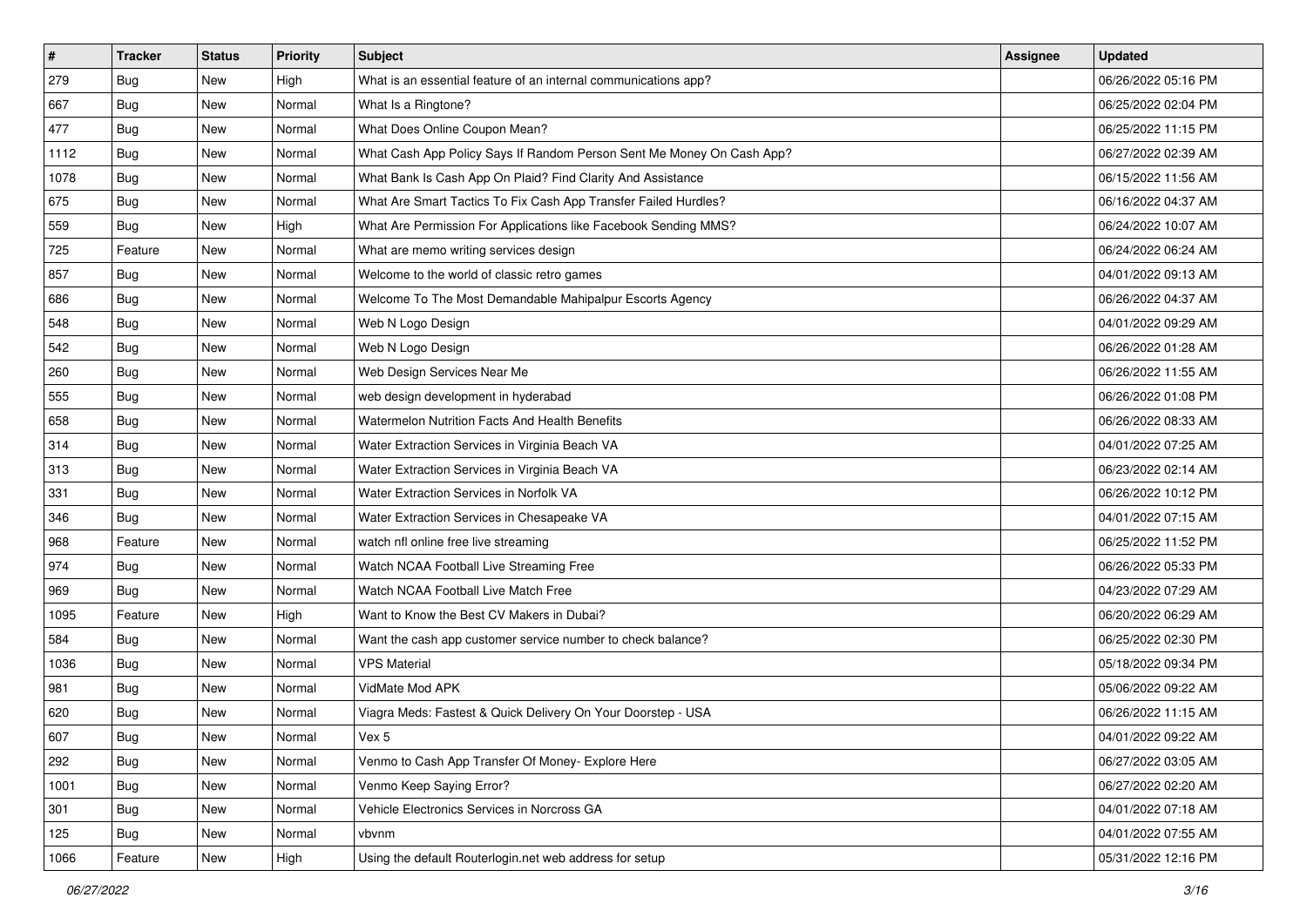| #    | <b>Tracker</b> | <b>Status</b> | <b>Priority</b> | Subject                                                                          | Assignee | <b>Updated</b>      |
|------|----------------|---------------|-----------------|----------------------------------------------------------------------------------|----------|---------------------|
| 624  | <b>Bug</b>     | New           | Normal          | Use go with the Driving Directions for your go                                   |          | 06/21/2022 04:54 AM |
| 464  | <b>Bug</b>     | New           | Normal          | Upholstery Cleaning Westchester MA                                               |          | 06/21/2022 04:02 PM |
| 440  | Bug            | New           | Normal          | Upholstery Cleaning Watertown MA                                                 |          | 04/01/2022 07:49 AM |
| 415  | <b>Bug</b>     | New           | Normal          | Upholstery Cleaning Somerville MA                                                |          | 04/01/2022 07:48 AM |
| 324  | <b>Bug</b>     | <b>New</b>    | Normal          | Upholstery Cleaning Services in Virginia Beach VA                                |          | 04/01/2022 07:26 AM |
| 339  | Bug            | New           | Normal          | Upholstery Cleaning Services in Norfolk VA                                       |          | 06/17/2022 04:36 AM |
| 355  | <b>Bug</b>     | New           | Normal          | Upholstery Cleaning Services in Chesapeake VA                                    |          | 04/01/2022 07:14 AM |
| 448  | Bug            | New           | Normal          | Upholstery Cleaning Quincy MA                                                    |          | 04/01/2022 07:48 AM |
| 432  | <b>Bug</b>     | New           | Normal          | Upholstery Cleaning Newton MA                                                    |          | 04/01/2022 07:50 AM |
| 456  | Bug            | New           | Normal          | Upholstery Cleaning Medford MA                                                   |          | 04/01/2022 07:28 AM |
| 423  | <b>Bug</b>     | New           | Normal          | Upholstery Cleaning Brookline MA                                                 |          | 04/01/2022 07:46 AM |
| 407  | Bug            | New           | Normal          | Upholstery Cleaning Boston MA                                                    |          | 04/01/2022 07:47 AM |
| 472  | Bug            | New           | Normal          | Upholstery Cleaning Arlington MA                                                 |          | 04/01/2022 07:31 AM |
| 490  | <b>Bug</b>     | New           | Normal          | Unlock cash app account by getting quick solutions from the technical executives |          | 06/27/2022 02:43 AM |
| 598  | <b>Bug</b>     | New           | Normal          | Universo s / f Download                                                          |          | 06/25/2022 03:38 PM |
| 597  | <b>Bug</b>     | New           | Normal          | Universo s / f Download                                                          |          | 06/26/2022 10:14 AM |
| 772  | <b>Bug</b>     | New           | Normal          | united airlines baggage policy                                                   |          | 06/26/2022 05:25 AM |
| 771  | <b>Bug</b>     | <b>New</b>    | Normal          | united airlines baggage policy                                                   |          | 06/26/2022 07:19 AM |
| 563  | <b>Bug</b>     | New           | Normal          | Understanding the Difference Between Free and Paid Mod Apks                      |          | 06/26/2022 12:15 AM |
| 484  | <b>Bug</b>     | New           | Normal          | UK best essay writing service                                                    |          | 06/25/2022 08:18 PM |
| 483  | <b>Bug</b>     | New           | Normal          | UK best essay writing service                                                    |          | 06/25/2022 04:05 PM |
| 200  | <b>Bug</b>     | New           | Normal          | uiopiso                                                                          |          | 06/26/2022 07:06 AM |
| 168  | Bug            | <b>New</b>    | Normal          | UFC 256 Live Stream Online                                                       |          | 06/26/2022 07:47 PM |
| 113  | <b>Bug</b>     | New           | Normal          | ufc 254 live                                                                     |          | 06/25/2022 01:50 AM |
| 495  | Bug            | New           | Normal          | Twitch Clip Downloader Download Twitch Clips Online 2021                         |          | 06/27/2022 12:18 AM |
| 661  | Bug            | New           | Normal          | Turbo VPN MOD APK Download                                                       |          | 06/24/2022 08:51 AM |
| 1084 | <b>Bug</b>     | New           | Normal          | <b>Trippie Redd</b>                                                              |          | 06/11/2022 09:05 AM |
| 131  | <b>Bug</b>     | New           | Normal          | triokids                                                                         |          | 04/01/2022 07:54 AM |
| 178  | <b>Bug</b>     | New           | Normal          | transparent lace wigs                                                            |          | 06/25/2022 07:07 PM |
| 514  | Bug            | New           | Normal          | Trans-Caribbean                                                                  |          | 06/27/2022 12:46 AM |
| 909  | <b>Bug</b>     | New           | Normal          | Toca Life World APK                                                              |          | 04/06/2022 04:52 AM |
| 908  | <b>Bug</b>     | New           | Normal          | Toca Life World APK                                                              |          | 04/06/2022 03:18 AM |
| 844  | <b>Bug</b>     | New           | Normal          | To know Chime Routing Number call on the helpline number                         |          | 04/01/2022 08:58 AM |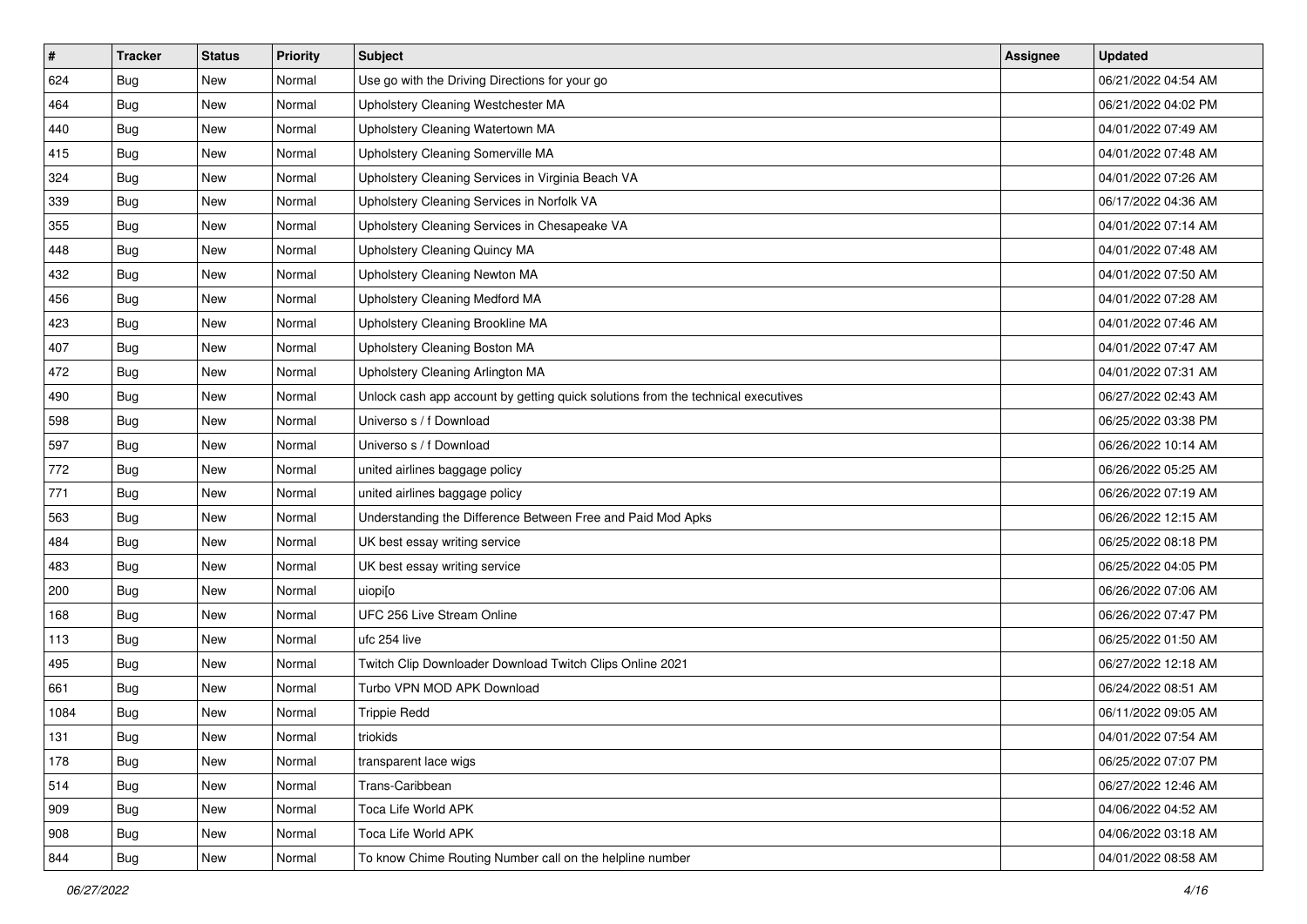| $\vert$ # | <b>Tracker</b> | <b>Status</b> | <b>Priority</b> | Subject                                                                                                 | Assignee | <b>Updated</b>      |
|-----------|----------------|---------------|-----------------|---------------------------------------------------------------------------------------------------------|----------|---------------------|
| 1114      | <b>Bug</b>     | New           | Normal          | To control the car, all you must do is click to go left or right and release the button to go straight. |          | 06/25/2022 10:15 PM |
| 712       | Bug            | New           | Normal          | <b>Tips and Tricks</b>                                                                                  |          | 06/26/2022 04:19 PM |
| 321       | <b>Bug</b>     | New           | Normal          | Tile & Grout Cleaning Services in Virginia Beach VA                                                     |          | 06/21/2022 03:04 AM |
| 336       | Bug            | New           | Normal          | Tile & Grout Cleaning Services in Norfolk VA                                                            |          | 06/27/2022 01:01 AM |
| 352       | <b>Bug</b>     | New           | Normal          | Tile & Grout Cleaning Services in Chesapeake VA                                                         |          | 06/26/2022 01:05 AM |
| 945       | Bug            | New           | Normal          | TikTok 18 Mod Apk For Your Android                                                                      |          | 04/13/2022 09:32 AM |
| 529       | <b>Bug</b>     | New           | Normal          | Thop TV APK - Free Download for Android                                                                 |          | 06/26/2022 06:28 PM |
| 642       | Bug            | <b>New</b>    | Normal          | thong tin thoi tiet ngay hom nay                                                                        |          | 06/26/2022 09:45 AM |
| 645       | Bug            | New           | Normal          | thong tin chinh xac nhat hom nay                                                                        |          | 06/26/2022 09:46 PM |
| 639       | <b>Bug</b>     | New           | Normal          | thong tin chinh xac                                                                                     |          | 06/26/2022 05:25 AM |
| 743       | <b>Bug</b>     | New           | Normal          | They promote 'pixel art' contests and a 'game jam' related to the work and figure of Carlos Casares     |          | 04/15/2022 09:12 PM |
| 1065      | <b>Bug</b>     | <b>New</b>    | Normal          | The top foreign language training game in 2022                                                          |          | 06/07/2022 04:05 AM |
| 891       | Bug            | <b>New</b>    | Normal          | The most interesting game today, have you tried it?                                                     |          | 04/01/2022 09:17 AM |
| 512       | <b>Bug</b>     | New           | Normal          | The Importance Of Using Custom Writing Services                                                         |          | 06/26/2022 08:04 PM |
| 672       | <b>Bug</b>     | New           | Normal          | The easiest way to delete ringtones on iPhone                                                           |          | 06/25/2022 10:02 AM |
| 1033      | <b>Bug</b>     | New           | Normal          | The best slope 2 online games to play right now                                                         |          | 05/17/2022 10:55 AM |
| 1028      | <b>Bug</b>     | New           | Normal          | The Best Free Online Game to Play with Friends                                                          |          | 05/16/2022 05:00 AM |
| 625       | <b>Bug</b>     | New           | Normal          | The best free online driving directions tool                                                            |          | 04/01/2022 09:28 AM |
| 930       | <b>Bug</b>     | New           | Normal          | The best free games online                                                                              |          | 04/12/2022 09:05 AM |
| 932       | <b>Bug</b>     | New           | Normal          | The best epic, long-playing PC games will consume days of your life.                                    |          | 05/15/2022 07:44 PM |
| 749       | Bug            | <b>New</b>    | Normal          | The Best Bubble Shooter Game for Android                                                                |          | 06/26/2022 12:12 PM |
| 221       | Bug            | New           | Normal          | The Best APk                                                                                            |          | 04/01/2022 08:49 AM |
| 246       | <b>Bug</b>     | New           | Normal          | The Beast App                                                                                           |          | 06/27/2022 01:30 AM |
| 970       | <b>Bug</b>     | New           | Normal          | The Amount Of Time Does Cash App Direct Deposit Time Take?                                              |          | 06/26/2022 07:32 PM |
| 1040      | Bug            | New           | Normal          | thabet                                                                                                  |          | 05/19/2022 08:05 PM |
| 482       | <b>Bug</b>     | <b>New</b>    | Normal          | <b>Text Window</b>                                                                                      |          | 06/27/2022 02:28 AM |
| 961       | <b>Bug</b>     | New           | Normal          | TeaTv is an Android                                                                                     |          | 06/26/2022 02:02 PM |
| 644       | <b>Bug</b>     | New           | Normal          | <b>TeaTV App Review</b>                                                                                 |          | 06/26/2022 04:40 PM |
| 664       | Bug            | New           | Normal          | Tea TV Apk Download - The Best Way to Watch Movies Offline                                              |          | 06/26/2022 12:59 PM |
| 691       | <b>Bug</b>     | New           | Normal          | tea garden dublin                                                                                       |          | 04/01/2022 09:31 AM |
| 926       | Bug            | New           | Normal          | tavor 7                                                                                                 |          | 06/22/2022 05:08 PM |
| 925       | <b>Bug</b>     | New           | Normal          | tavor 7                                                                                                 |          | 06/15/2022 03:45 AM |
| 710       | <b>Bug</b>     | New           | Normal          | Take Necessary Assistance If You Are Unable Activate Cash App Card                                      |          | 06/25/2022 09:26 PM |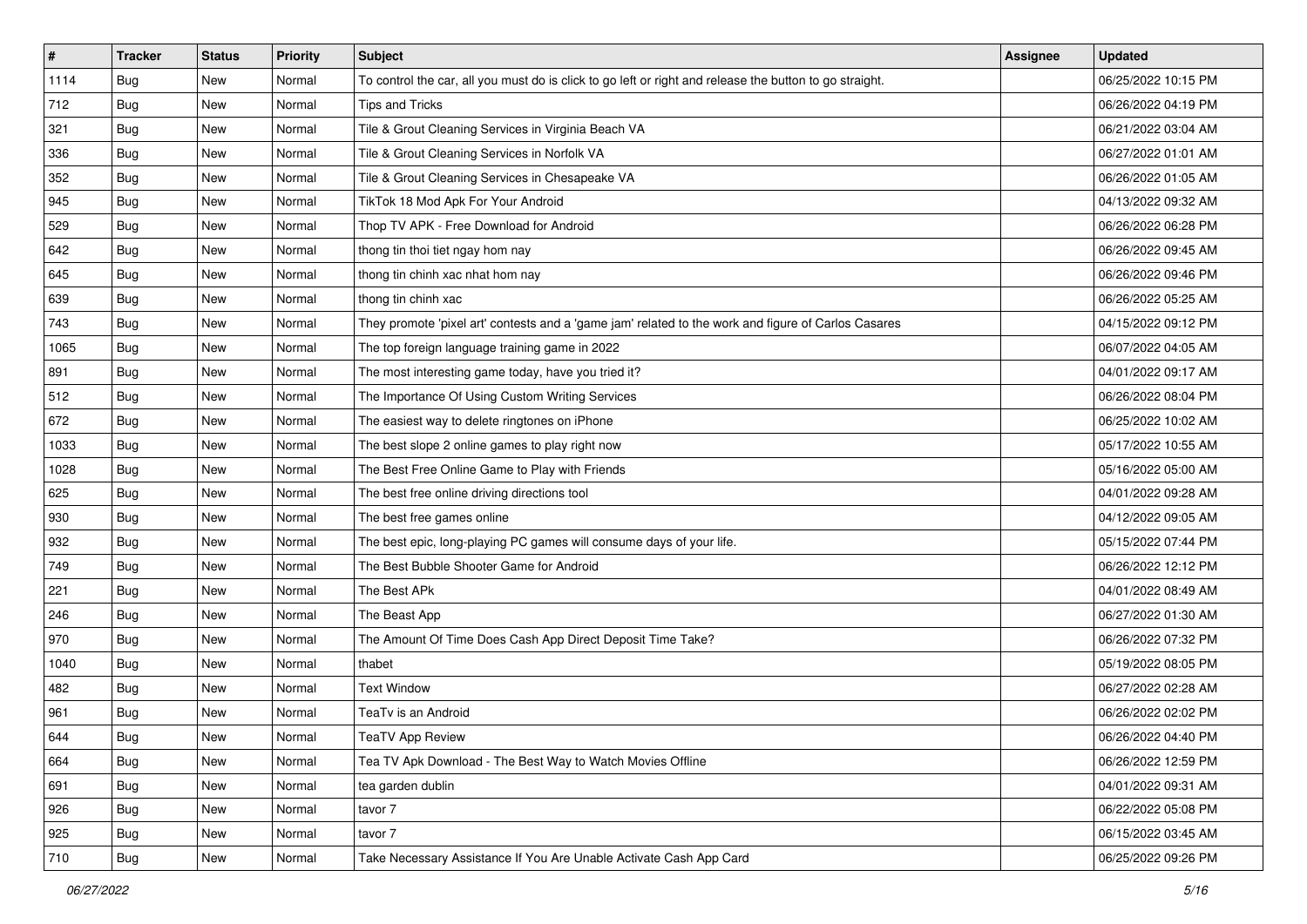| $\vert$ # | <b>Tracker</b> | <b>Status</b> | <b>Priority</b> | <b>Subject</b>                                              | Assignee | <b>Updated</b>      |
|-----------|----------------|---------------|-----------------|-------------------------------------------------------------|----------|---------------------|
| 1070      | Feature        | New           | Normal          | <b>Tableau Consulting Expertise</b>                         |          | 06/09/2022 11:50 AM |
| 1120      | <b>Bug</b>     | New           | Normal          | Summary of 5 best coloring apps on phones                   |          | 06/26/2022 11:32 AM |
| 1011      | Bug            | New           | Normal          | Summary of 10 best coloring apps on phones                  |          | 05/11/2022 10:58 AM |
| 140       | Bug            | New           | Normal          | sugarbalanceusa                                             |          | 06/26/2022 10:54 AM |
| 126       | Feature        | New           | Normal          | Stussy Air Force 1 replica                                  |          | 06/26/2022 05:46 PM |
| 558       | Feature        | New           | Normal          | <b>Stunning Classic Sofas</b>                               |          | 06/25/2022 11:46 PM |
| 967       | Feature        | New           | Normal          | stream live nfl games free online                           |          | 06/26/2022 10:09 AM |
| 319       | Bug            | New           | Normal          | Steam Cleaning Services in Virginia Beach VA                |          | 04/01/2022 07:27 AM |
| 334       | Bug            | New           | Normal          | Steam Cleaning Services in Norfolk VA                       |          | 04/01/2022 07:25 AM |
| 349       | Bug            | New           | Normal          | Steam Cleaning Services in Chesapeake VA                    |          | 04/01/2022 07:14 AM |
| 309       | <b>Bug</b>     | New           | Normal          | Stain Removal Services in Virginia Beach VA                 |          | 04/01/2022 07:19 AM |
| 327       | Bug            | New           | Normal          | Stain Removal Services in Norfolk VA                        |          | 04/01/2022 07:26 AM |
| 342       | <b>Bug</b>     | New           | Normal          | Stain Removal Services in Chesapeake VA                     |          | 04/01/2022 07:22 AM |
| 312       | <b>Bug</b>     | New           | Normal          | Stain Protection Services in Virginia Beach VA              |          | 06/26/2022 02:46 PM |
| 330       | <b>Bug</b>     | New           | Normal          | Stain Protection Services in Norfolk VA                     |          | 04/01/2022 07:26 AM |
| 345       | Bug            | New           | Normal          | Stain Protection Services in Chesapeake VA                  |          | 06/27/2022 03:18 AM |
| 773       | <b>Bug</b>     | New           | Normal          | Spades - Play online free                                   |          | 06/26/2022 07:18 PM |
| 526       | Bug            | New           | Normal          | Soundcloud to mp3 converter - Download Soundcloud songs     |          | 06/25/2022 05:36 PM |
| 869       | Bug            | New           | Normal          | Sonnerie Post Malone 2022                                   |          | 04/13/2022 11:05 AM |
| 141       | Feature        | New           | Normal          | Something about jerry curly                                 |          | 06/27/2022 01:22 AM |
| 222       | Bug            | New           | Normal          | Social Profile links                                        |          | 06/24/2022 02:53 AM |
| 1048      | <b>Bug</b>     | New           | Normal          | So zeigen Sie ein Instagram-Profilbild an und vergrößern es |          | 05/25/2022 06:56 AM |
| 992       | Bug            | New           | Normal          | So vergrößern Sie Ihr Instagram-Profilbild                  |          | 06/26/2022 11:29 PM |
| 576       | <b>Bug</b>     | New           | Normal          | So laden Sie ein Instagram-Bild herunter                    |          | 06/26/2022 08:46 PM |
| 1018      | Bug            | New           | Normal          | So erhalten Sie ein kostenloses Hörbuch                     |          | 06/27/2022 02:48 AM |
| 136       | Bug            | New           | Normal          | snappow                                                     |          | 06/26/2022 12:51 PM |
| 809       | <b>Bug</b>     | New           | Normal          | Smash Karts - immerse yourself in the exciting race         |          | 06/26/2022 04:49 PM |
| 1108      | Bug            | New           | Normal          | Six Guns Mod Apk Answers Your Questions                     |          | 06/26/2022 06:26 PM |
| 808       | <b>Bug</b>     | New           | Normal          | Sinnvolle Guten-Morgen-Grüße                                |          | 06/25/2022 12:09 PM |
| 567       | Bug            | New           | Normal          | Singapore assignment help                                   |          | 06/26/2022 10:52 AM |
| 898       | Bug            | New           | Normal          | Shadow Fight 2 Mod APK                                      |          | 04/02/2022 09:17 AM |
| 652       | Bug            | New           | Normal          | Sesame Health Benefits                                      |          | 06/26/2022 09:38 AM |
| 197       | <b>Bug</b>     | New           | Normal          | SBL JABORANDI PLUS HAIR OIL - COMPLETE SCALP CARE (100ML)   |          | 06/26/2022 04:26 AM |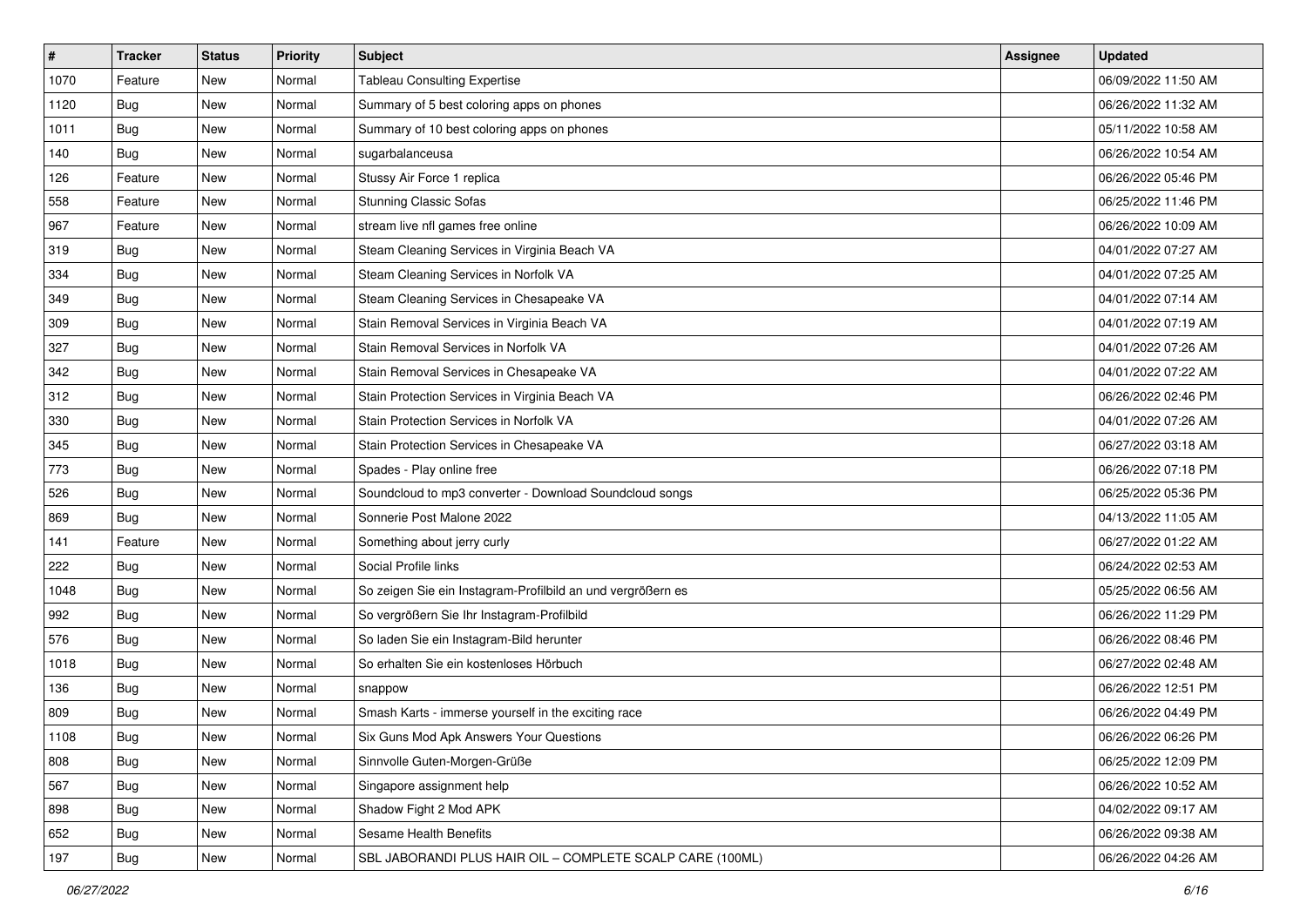| $\vert$ # | <b>Tracker</b> | <b>Status</b> | <b>Priority</b> | Subject                                                             | Assignee | <b>Updated</b>      |
|-----------|----------------|---------------|-----------------|---------------------------------------------------------------------|----------|---------------------|
| 199       | <b>Bug</b>     | New           | Normal          | SBL CLEARSTONE DROPS (30ML)                                         |          | 04/01/2022 08:23 AM |
| 252       | <b>Bug</b>     | New           | Normal          | Samsung U600 - Is Essential Business And Personal Phone             |          | 04/04/2022 04:45 AM |
| 791       | Bug            | New           | Normal          | Samsnung TV Plus is not working                                     |          | 04/01/2022 09:03 AM |
| 902       | Feature        | New           | Normal          | salo717                                                             |          | 05/18/2022 10:35 AM |
| 651       | <b>Bug</b>     | New           | Normal          | Salmon Health Benefits                                              |          | 06/27/2022 12:42 AM |
| 794       | Feature        | New           | Normal          | Safe place to buy fifa coins                                        |          | 06/26/2022 06:07 PM |
| 638       | Bug            | New           | Normal          | Run 3 game                                                          |          | 06/26/2022 06:31 AM |
| 322       | <b>Bug</b>     | New           | Normal          | Rug Cleaning Services in Virginia Beach VA                          |          | 04/01/2022 07:26 AM |
| 337       | <b>Bug</b>     | New           | Normal          | Rug Cleaning Services in Norfolk VA                                 |          | 04/01/2022 07:23 AM |
| 353       | Bug            | New           | Normal          | Rug Cleaning Services in Chesapeake VA                              |          | 04/01/2022 07:14 AM |
| 160       | <b>Bug</b>     | New           | Normal          | rtyuiv wbhyu                                                        |          | 04/01/2022 07:56 AM |
| 261       | Bug            | New           | Normal          | Ringtone Downloads - Easy Ways Come Up With Your Own Ringtones      |          | 06/27/2022 02:23 AM |
| 595       | <b>Bug</b>     | New           | Normal          | RFM Online - une révolution dans la gestion de l'identité numérique |          | 06/27/2022 12:05 AM |
| 250       | Bug            | New           | Normal          | Reviews of phone ringtones                                          |          | 06/26/2022 02:11 PM |
| 804       | <b>Bug</b>     | New           | Normal          | Review                                                              |          | 06/25/2022 05:07 PM |
| 471       | Bug            | New           | Normal          | Residential Floor Cleaning Westchester MA                           |          | 06/26/2022 07:15 PM |
| 447       | <b>Bug</b>     | New           | Normal          | Residential Floor Cleaning Watertown MA                             |          | 04/01/2022 07:49 AM |
| 422       | Bug            | New           | Normal          | Residential Floor Cleaning Somerville MA                            |          | 04/01/2022 07:46 AM |
| 455       | Bug            | New           | Normal          | Residential Floor Cleaning Quincy MA                                |          | 04/01/2022 07:38 AM |
| 439       | <b>Bug</b>     | New           | Normal          | Residential Floor Cleaning Newton MA                                |          | 04/01/2022 07:49 AM |
| 463       | <b>Bug</b>     | New           | Normal          | Residential Floor Cleaning Medford MA                               |          | 04/01/2022 07:32 AM |
| 431       | <b>Bug</b>     | New           | Normal          | Residential Floor Cleaning Brookline MA                             |          | 04/01/2022 07:50 AM |
| 414       | Bug            | New           | Normal          | Residential Floor Cleaning Boston MA                                |          | 04/01/2022 07:46 AM |
| 1082      | <b>Bug</b>     | New           | Normal          | Reset chime bank password without phone number                      |          | 06/15/2022 11:56 AM |
| 127       | Feature        | New           | Normal          | replica af1                                                         |          | 04/01/2022 07:55 AM |
| 139       | Bug            | New           | Normal          | relseo                                                              |          | 06/27/2022 01:20 AM |
| 695       | <b>Bug</b>     | New           | Normal          | Refer Listas IPTV Apk                                               |          | 06/25/2022 08:23 PM |
| 875       | <b>Bug</b>     | New           | Normal          | Red ball game                                                       |          | 04/01/2022 09:15 AM |
| 243       | Feature        | New           | Normal          | Reconstruir la pandilla de la mafia en Gangstar Vegas MOD APK       |          | 06/26/2022 02:20 AM |
| 207       | Feature        | New           | Low             | real estate lead conversion                                         |          | 06/27/2022 01:02 AM |
| 704       | <b>Bug</b>     | New           | Normal          | Reach support team of Chime Customer Service for instant help       |          | 06/25/2022 07:25 PM |
| 917       | <b>Bug</b>     | New           | Normal          | Random Person Sent Me Money on Cash App-find solution?              |          | 04/09/2022 12:32 PM |
| 552       | Feature        | New           | Normal          | Radio rfm and the benefits of radio rfm                             |          | 06/25/2022 08:02 PM |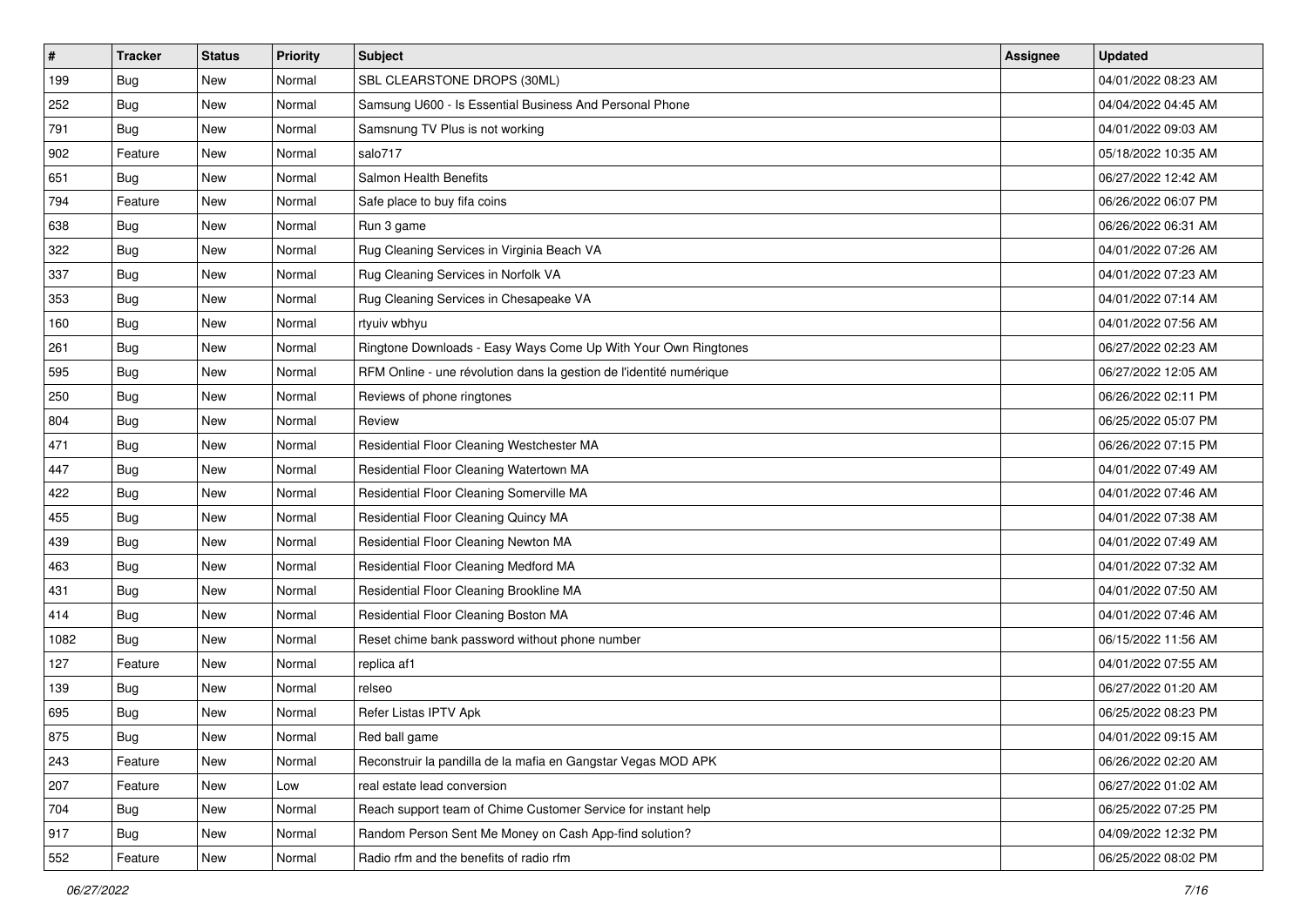| $\vert$ # | <b>Tracker</b> | <b>Status</b> | <b>Priority</b> | <b>Subject</b>                                                              | Assignee | <b>Updated</b>      |
|-----------|----------------|---------------|-----------------|-----------------------------------------------------------------------------|----------|---------------------|
| 549       | <b>Bug</b>     | New           | Normal          | Radio Luisteren                                                             |          | 06/26/2022 11:56 AM |
| 1096      | <b>Bug</b>     | New           | Normal          | Race and experience new life.                                               |          | 06/26/2022 06:07 PM |
| 546       | Feature        | New           | Normal          | Quickbooks Error                                                            |          | 06/25/2022 09:58 PM |
| 488       | Bug            | New           | Normal          | Quick solution to solve cash app dispute by the technical team              |          | 06/27/2022 02:04 AM |
| 1023      | Bug            | New           | Normal          | Questions That Are Typically Asked About Trap The Cat                       |          | 05/14/2022 03:51 AM |
| 244       | <b>Bug</b>     | New           | Normal          | Quels sont les avantages des stations de radio en ligne.                    |          | 06/27/2022 01:54 AM |
| 715       | Bug            | New           | Normal          | Puppy Playtime Descargar gratis                                             |          | 06/25/2022 12:10 PM |
| 850       | <b>Bug</b>     | New           | Normal          | Puppy Playtime APK Android                                                  |          | 04/01/2022 09:14 AM |
| 517       | <b>Bug</b>     | New           | Normal          | Proficient tips to take help of cash app support professionals:             |          | 06/26/2022 07:34 AM |
| 211       | Bug            | New           | Normal          | Problem in Cash App rebate? Call Cash App customer service number for help. |          | 06/27/2022 03:08 AM |
| 173       | Feature        | New           | Normal          | private limited company registration                                        |          | 06/25/2022 11:13 AM |
| 1113      | Bug            | New           | Normal          | Press the button to control your car                                        |          | 06/20/2022 12:09 PM |
| 603       | Bug            | New           | Normal          | Premiere gratuito da lista de IPTV                                          |          | 06/24/2022 05:30 PM |
| 218       | <b>Bug</b>     | New           | Normal          | Popular Educational trends                                                  |          | 06/27/2022 02:35 AM |
| 872       | <b>Bug</b>     | New           | Normal          | Poppy Playtime Horror Game Free                                             |          | 04/01/2022 09:11 AM |
| 830       | Bug            | New           | Normal          | Poppy Playtime APK                                                          |          | 04/01/2022 08:59 AM |
| 766       | <b>Bug</b>     | New           | Normal          | Pobreflix Mod APK Review                                                    |          | 06/23/2022 01:39 AM |
| 648       | Feature        | <b>New</b>    | Normal          | <b>Plum Health Benefits</b>                                                 |          | 06/27/2022 12:54 AM |
| 600       | Bug            | New           | Normal          | Play Store Pro                                                              |          | 06/25/2022 08:17 PM |
| 816       | Bug            | New           | Normal          | Play Scribble io fun with everyone                                          |          | 06/23/2022 10:52 AM |
| 640       | <b>Bug</b>     | New           | Normal          | play game with me                                                           |          | 06/26/2022 01:19 PM |
| 556       | <b>Bug</b>     | New           | Normal          | Play Game Mod Apk With Your Friends                                         |          | 06/25/2022 02:31 PM |
| 752       | Bug            | New           | Normal          | Plagerism checker                                                           |          | 06/26/2022 06:33 PM |
| 744       | <b>Bug</b>     | New           | Normal          | <b>Pixel Survive</b>                                                        |          | 04/01/2022 09:02 AM |
| 172       | Feature        | New           | Normal          | pgdm colleges in bangalore                                                  |          | 06/23/2022 10:47 PM |
| 649       | Feature        | New           | Normal          | Pear Health Benefits                                                        |          | 06/26/2022 02:53 PM |
| 654       | Feature        | New           | Normal          | <b>Peach Health Benefits</b>                                                |          | 06/23/2022 05:34 AM |
| 975       | Bug            | New           | Normal          | Payback 2 Mod APK                                                           |          | 05/05/2022 10:56 AM |
| 1090      | Bug            | New           | Normal          | Pay Someone To Do My Assignment                                             |          | 06/11/2022 03:15 PM |
| 1089      | Bug            | New           | Normal          | Pay Someone To Do My Assignment                                             |          | 06/15/2022 04:44 AM |
| 817       | <b>Bug</b>     | New           | Normal          | Pacman 30th Anniversary                                                     |          | 06/26/2022 04:13 PM |
| 280       | <b>Bug</b>     | New           | Normal          | Pacific Web Design                                                          |          | 06/26/2022 08:18 PM |
| 138       | <b>Bug</b>     | New           | Normal          | own-sweethome                                                               |          | 06/25/2022 09:59 AM |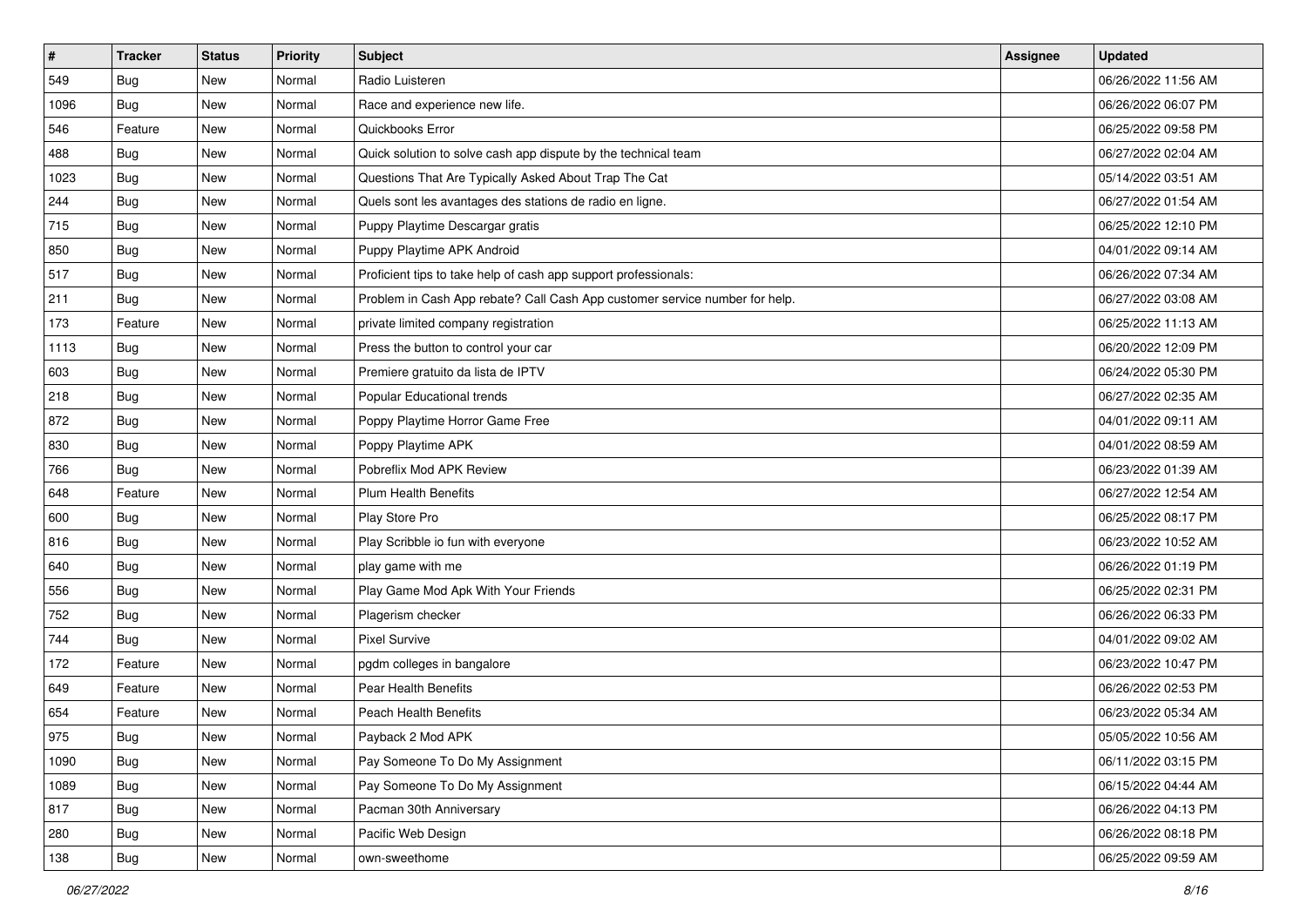| #    | <b>Tracker</b> | <b>Status</b> | Priority | <b>Subject</b>                                                    | Assignee | <b>Updated</b>      |
|------|----------------|---------------|----------|-------------------------------------------------------------------|----------|---------------------|
| 662  | <b>Bug</b>     | New           | Normal   | Oreo TV Download - The Easiest Way to Watch Live TV               |          | 06/26/2022 10:14 AM |
| 643  | Bug            | New           | Normal   | Oreo TV Apk Download                                              |          | 06/26/2022 11:50 PM |
| 753  | Bug            | New           | Normal   | onlineessaygrader                                                 |          | 04/01/2022 09:01 AM |
| 619  | <b>Bug</b>     | New           | Normal   | Online Trusted Medicine Store in US for Health - Genericmedsupply |          | 06/27/2022 12:12 AM |
| 609  | Bug            | New           | High     | Online Trusted Medicine Store in US for Health - Genericmedsupply |          | 06/26/2022 05:43 AM |
| 740  | Feature        | New           | Normal   | Online Thesis Help USA                                            |          | 06/27/2022 03:19 AM |
| 856  | <b>Bug</b>     | New           | Normal   | Online Classes Assistance Help For Student                        |          | 04/01/2022 09:13 AM |
| 855  | <b>Bug</b>     | New           | Normal   | Online Classes Assistance Help For Student                        |          | 04/01/2022 09:13 AM |
| 848  | Feature        | New           | Normal   | <b>Online Classes Assistance</b>                                  |          | 04/01/2022 08:57 AM |
| 1056 | Feature        | New           | Normal   | <b>Online Class Issues</b>                                        |          | 05/28/2022 12:44 AM |
| 681  | Feature        | New           | High     | <b>Online Class</b>                                               |          | 06/22/2022 01:12 PM |
| 659  | Bug            | New           | Normal   | Olive Oil Properties And Health Benefits                          |          | 06/26/2022 12:59 AM |
| 364  | Bug            | New           | Normal   | Office Moving Services in Washington DC                           |          | 04/01/2022 07:13 AM |
| 388  | <b>Bug</b>     | New           | Normal   | Office Moving Services in Sterling VA                             |          | 04/01/2022 07:16 AM |
| 400  | <b>Bug</b>     | New           | Normal   | Office Moving Services in Potomac MD                              |          | 06/26/2022 09:28 AM |
| 382  | <b>Bug</b>     | New           | Normal   | Office Moving Services in McLean VA                               |          | 04/01/2022 07:17 AM |
| 406  | <b>Bug</b>     | New           | Normal   | Office Moving Services in Gaithersburg MD                         |          | 04/01/2022 07:47 AM |
| 376  | Bug            | New           | Normal   | Office Moving Services in Fairfax VA                              |          | 04/01/2022 07:17 AM |
| 358  | <b>Bug</b>     | New           | Normal   | Office Moving Services in Baltimore MD                            |          | 04/01/2022 07:13 AM |
| 370  | Bug            | New           | Normal   | Office Moving Services in Arlington County VA                     |          | 04/01/2022 07:16 AM |
| 394  | Bug            | New           | Normal   | Office Moving Services in Annapolis MD                            |          | 04/01/2022 07:15 AM |
| 311  | Bug            | New           | Normal   | Odor Removal Services in Virginia Beach VA                        |          | 04/01/2022 07:19 AM |
| 329  | Bug            | New           | Normal   | Odor Removal Services in Norfolk VA                               |          | 04/01/2022 07:22 AM |
| 344  | <b>Bug</b>     | New           | Normal   | Odor Removal Services in Chesapeake VA                            |          | 06/25/2022 12:42 AM |
| 777  | <b>Bug</b>     | New           | Normal   | Obtain driving instructions using Google Maps.                    |          | 06/26/2022 11:30 AM |
| 183  | Bug            | New           | Normal   | Nursing Assignment Help Online                                    |          | 06/26/2022 10:45 PM |
| 1005 | <b>Bug</b>     | New           | High     | Nursing Assignment Help in UK                                     |          | 05/13/2022 05:33 PM |
| 669  | Feature        | New           | Normal   | Nursing Assignment Help                                           |          | 06/26/2022 11:15 PM |
| 828  | Bug            | New           | Normal   | Nursery management                                                |          | 06/13/2022 08:55 AM |
| 481  | <b>Bug</b>     | New           | Normal   | Nur Online Shop                                                   |          | 06/26/2022 05:37 AM |
| 480  | Bug            | New           | Normal   | Nur Online Shop                                                   |          | 06/26/2022 01:32 AM |
| 862  | Bug            | New           | Normal   | none                                                              |          | 04/01/2022 09:11 AM |
| 185  | <b>Bug</b>     | New           | Normal   | Non-Plagiarized Research Writing                                  |          | 06/25/2022 09:34 PM |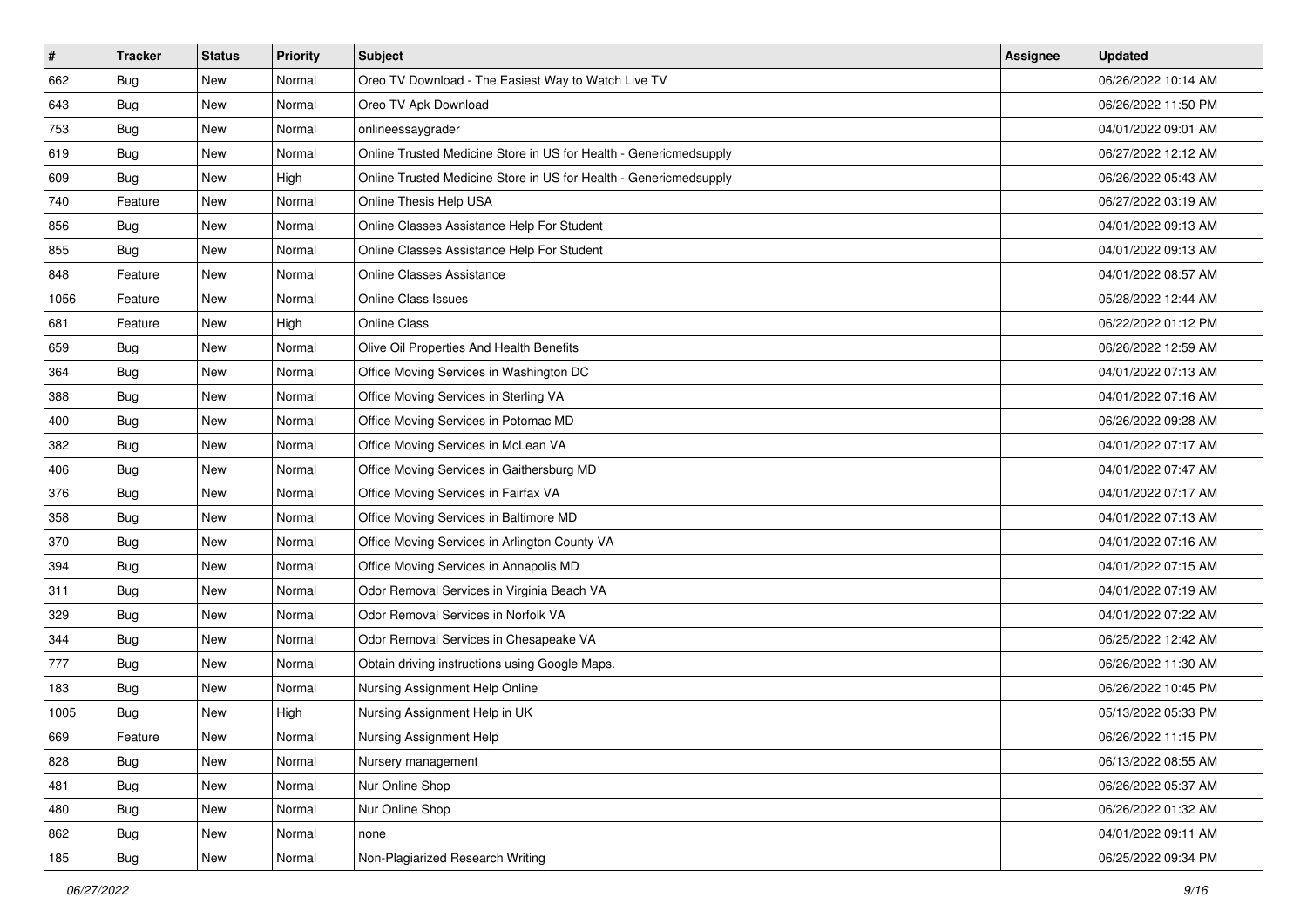| $\sharp$ | <b>Tracker</b> | <b>Status</b> | Priority | <b>Subject</b>                                                                         | Assignee | <b>Updated</b>      |
|----------|----------------|---------------|----------|----------------------------------------------------------------------------------------|----------|---------------------|
| 277      | Feature        | New           | Normal   | Nike Dunks Replica                                                                     |          | 04/01/2022 08:19 AM |
| 276      | Feature        | New           | Normal   | Nike Dunks Replica                                                                     |          | 04/01/2022 08:19 AM |
| 821      | Bug            | New           | Normal   | Nicoo - A Review of the Popular Battle Royale Game                                     |          | 04/01/2022 08:56 AM |
| 115      | <b>Bug</b>     | New           | Normal   | <b>NFL LIVE STREAM</b>                                                                 |          | 06/26/2022 08:48 AM |
| 1026     | Bug            | <b>New</b>    | Normal   | New Puzzle Game for All Age - Dordle                                                   |          | 06/25/2022 06:17 PM |
| 204      | Feature        | New           | Normal   | New Car Tyres                                                                          |          | 04/01/2022 08:40 AM |
| 209      | Bug            | New           | Normal   | Neglect to access old Cash App account considering message notice issue? Contact help. |          | 06/27/2022 01:14 AM |
| 583      | Bug            | New           | High     | Need the Cash app customer service phone number?                                       |          | 06/25/2022 11:18 PM |
| 894      | Feature        | New           | Normal   | Need phd dissertation help in UK                                                       |          | 05/30/2022 12:29 PM |
| 550      | <b>Bug</b>     | New           | Normal   | Nederland FM - beste manieren om naar internationale radio op internet te luisteren    |          | 06/23/2022 08:56 PM |
| 527      | Feature        | New           | Normal   | My Teachers                                                                            |          | 06/27/2022 02:53 AM |
| 234      | <b>Bug</b>     | New           | Normal   | My Personal Experience With the College Writing Services                               |          | 06/26/2022 03:30 PM |
| 532      | <b>Bug</b>     | New           | Normal   | My Assignment Help                                                                     |          | 06/27/2022 03:25 AM |
| 790      | <b>Bug</b>     | New           | Normal   | My app                                                                                 |          | 04/01/2022 09:03 AM |
| 990      | <b>Bug</b>     | New           | Normal   | Mushrooms                                                                              |          | 06/26/2022 05:41 AM |
| 362      | Bug            | New           | Normal   | Moving Services in Washington DC                                                       |          | 04/01/2022 07:13 AM |
| 386      | <b>Bug</b>     | New           | Normal   | Moving Services in Sterling VA                                                         |          | 04/01/2022 07:16 AM |
| 398      | Bug            | <b>New</b>    | Normal   | Moving Services in Potomac MD                                                          |          | 04/01/2022 07:32 AM |
| 380      | Bug            | New           | Normal   | Moving Services in McLean VA                                                           |          | 06/27/2022 01:42 AM |
| 404      | <b>Bug</b>     | New           | Normal   | Moving Services in Gaithersburg MD                                                     |          | 04/01/2022 07:47 AM |
| 374      | Bug            | New           | Normal   | Moving Services in Fairfax VA                                                          |          | 04/01/2022 07:18 AM |
| 356      | <b>Bug</b>     | New           | Normal   | Moving Services in Baltimore MD                                                        |          | 04/01/2022 07:13 AM |
| 368      | Bug            | New           | Normal   | Moving Services in Arlington County VA                                                 |          | 04/01/2022 07:12 AM |
| 392      | <b>Bug</b>     | New           | Normal   | Moving Services in Annapolis MD                                                        |          | 04/01/2022 07:16 AM |
| 935      | Bug            | New           | Normal   | MovieBox Pro Apk - Watch Movies and TV Shows on Your Android Phone                     |          | 06/26/2022 04:11 AM |
| 934      | <b>Bug</b>     | New           | Normal   | MovieBox Pro Apk - Watch Movies and TV Shows on Your Android Phone                     |          | 05/10/2022 11:01 AM |
| 318      | <b>Bug</b>     | New           | Normal   | Mold Removal Services in Virginia Beach VA                                             |          | 04/01/2022 07:27 AM |
| 333      | i Bug          | New           | Normal   | Mold Removal Services in Norfolk VA                                                    |          | 06/27/2022 02:07 AM |
| 348      | <b>Bug</b>     | New           | Normal   | Mold Removal Services in Chesapeake VA                                                 |          | 04/01/2022 07:14 AM |
| 248      | <b>Bug</b>     | New           | Normal   | Mobile ringtones and attractiveness ringtones                                          |          | 06/26/2022 10:37 PM |
| 726      | <b>Bug</b>     | New           | Normal   | Mobile Application Development Services                                                |          | 06/25/2022 06:02 AM |
| 905      | <b>Bug</b>     | New           | Normal   | MINI MILITIA MOD APK                                                                   |          | 05/19/2022 01:54 PM |
| 820      | Bug            | New           | Normal   | Metal Slug Apk para Android                                                            |          | 06/26/2022 07:14 PM |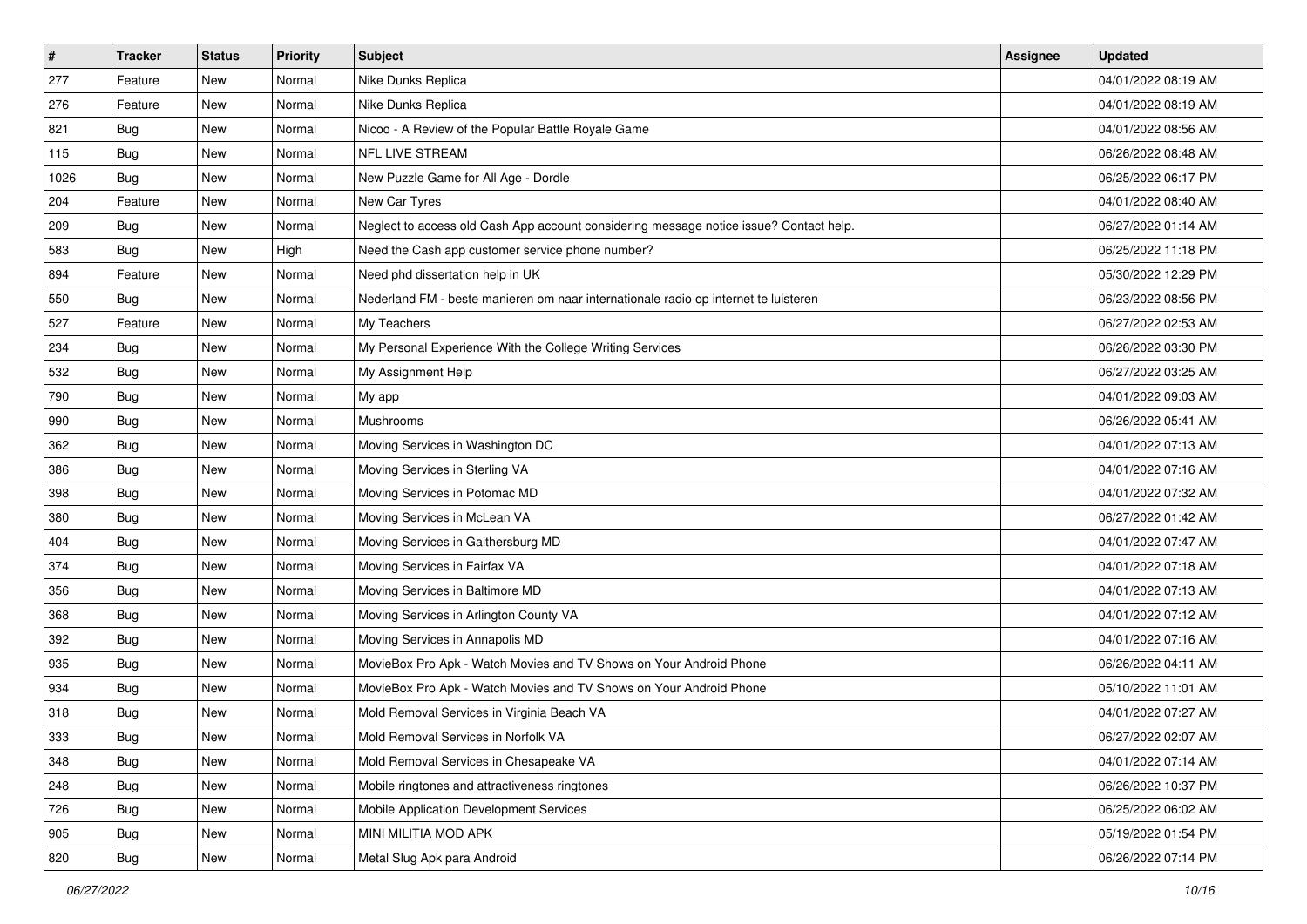| $\vert$ # | <b>Tracker</b> | <b>Status</b> | <b>Priority</b> | <b>Subject</b>                                                                                                                                           | Assignee | <b>Updated</b>      |
|-----------|----------------|---------------|-----------------|----------------------------------------------------------------------------------------------------------------------------------------------------------|----------|---------------------|
| 819       | <b>Bug</b>     | New           | Normal          | Metal Slug Apk para Android                                                                                                                              |          | 04/01/2022 08:59 AM |
| 205       | <b>Bug</b>     | New           | Low             | Mens Designer Glasses                                                                                                                                    |          | 06/26/2022 06:09 PM |
| 988       | Bug            | New           | Normal          | <b>Medicinal Mushrooms</b>                                                                                                                               |          | 05/06/2022 06:06 AM |
| 987       | Bug            | New           | Normal          | <b>Medicinal Mushrooms</b>                                                                                                                               |          | 05/02/2022 11:59 PM |
| 114       | Bug            | New           | Normal          | <b>Medical Research Writing Services</b>                                                                                                                 |          | 06/27/2022 12:57 AM |
| 991       | <b>Bug</b>     | New           | Normal          | <b>MDMA MOLLY</b>                                                                                                                                        |          | 05/03/2022 12:03 AM |
| 310       | Bug            | New           | Normal          | Mattress Cleaning Services in Virginia Beach VA                                                                                                          |          | 06/26/2022 04:33 AM |
| 328       | Bug            | New           | Normal          | Mattress Cleaning Services in Norfolk VA                                                                                                                 |          | 04/01/2022 07:26 AM |
| 343       | Bug            | New           | Normal          | Mattress Cleaning Services in Chesapeake VA                                                                                                              |          | 04/01/2022 07:16 AM |
| 953       | Bug            | New           | Normal          | Manga Dogs - Read Your Favorite Comics on Your Smartphone                                                                                                |          | 04/20/2022 05:25 AM |
| 288       | <b>Bug</b>     | New           | Normal          | Make shopping easier                                                                                                                                     |          | 04/01/2022 07:56 AM |
| 287       | Bug            | New           | Normal          | Make shopping easier                                                                                                                                     |          | 04/01/2022 08:41 AM |
| 870       | Bug            | New           | Normal          | Mahjong Solitaire                                                                                                                                        |          | 04/01/2022 09:12 AM |
| 612       | <b>Bug</b>     | New           | Normal          | Luxury Slingshot Rental                                                                                                                                  |          | 06/27/2022 12:17 AM |
| 1121      | <b>Bug</b>     | New           | Normal          | LustreC do not run                                                                                                                                       |          | 06/22/2022 08:43 AM |
| 825       | Bug            | New           | Normal          | Lucky Patcher Download                                                                                                                                   |          | 06/26/2022 06:09 PM |
| 665       | Feature        | New           | Normal          | Look for a dedicated help with finance assignment                                                                                                        |          | 06/26/2022 05:42 AM |
| 1111      | <b>Bug</b>     | New           | Normal          | LOLBeans is a fun battle royale game where you race with other players while avoiding obstacles. Reach the end of<br>the course in competitive gameplay! |          | 06/26/2022 09:17 AM |
| 677       | Bug            | New           | Normal          | Logo Design Services Near Me                                                                                                                             |          | 06/26/2022 02:32 AM |
| 365       | Bug            | New           | Normal          | Local Moving Services in Washington DC                                                                                                                   |          | 04/01/2022 07:12 AM |
| 389       | Bug            | New           | Normal          | Local Moving Services in Sterling VA                                                                                                                     |          | 04/01/2022 07:16 AM |
| 401       | Bug            | New           | Normal          | Local Moving Services in Potomac MD                                                                                                                      |          | 04/01/2022 07:48 AM |
| 383       | <b>Bug</b>     | New           | Normal          | Local Moving Services in McLean VA                                                                                                                       |          | 04/01/2022 07:17 AM |
| 377       | <b>Bug</b>     | New           | Normal          | Local Moving Services in Fairfax VA                                                                                                                      |          | 04/01/2022 07:17 AM |
| 359       | <b>Bug</b>     | New           | Normal          | Local Moving Services in Baltimore MD                                                                                                                    |          | 04/01/2022 07:15 AM |
| 371       | <b>Bug</b>     | New           | Normal          | Local Moving Services in Arlington County VA                                                                                                             |          | 04/01/2022 07:13 AM |
| 395       | <b>Bug</b>     | New           | Normal          | Local Moving Services in Annapolis MD                                                                                                                    |          | 04/01/2022 07:15 AM |
| 171       | Feature        | New           | Normal          | loan management system                                                                                                                                   |          | 06/27/2022 03:18 AM |
| 623       | Bug            | New           | Normal          | Listen to online radio stations for mobile phones                                                                                                        |          | 06/26/2022 01:20 PM |
| 479       | Bug            | New           | Normal          | Limousine Service Bellevue WA                                                                                                                            |          | 06/25/2022 10:54 PM |
| 1098      | <b>Bug</b>     | New           | Normal          | Life of a Fisherman                                                                                                                                      |          | 06/26/2022 05:16 PM |
| 502       | <b>Bug</b>     | New           | Normal          | Les instructions pour définir des sonneries pour iPhone sont simples et faciles à suivre                                                                 |          | 06/26/2022 10:02 PM |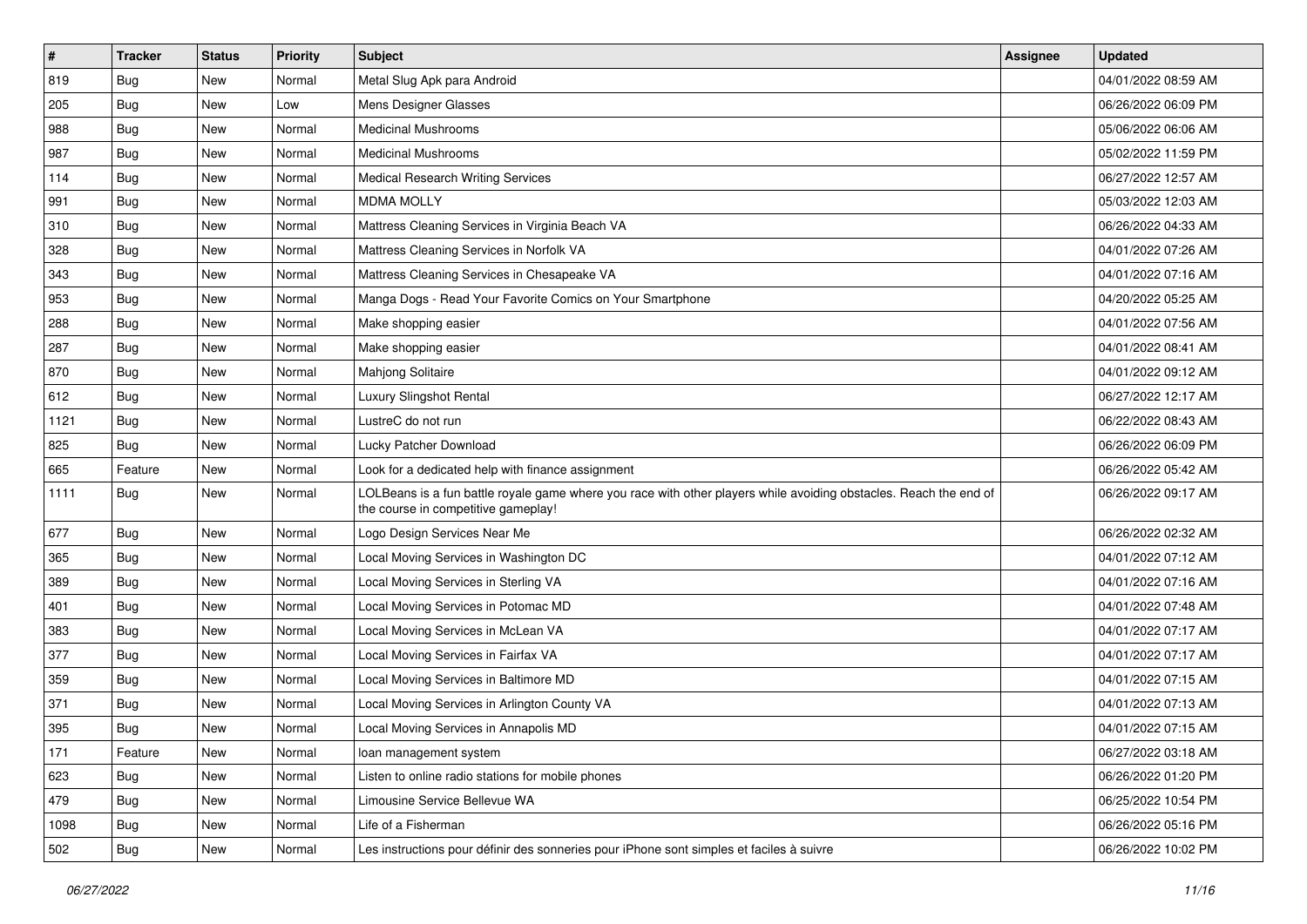| #    | <b>Tracker</b> | <b>Status</b> | Priority | <b>Subject</b>                                                              | Assignee | <b>Updated</b>      |
|------|----------------|---------------|----------|-----------------------------------------------------------------------------|----------|---------------------|
| 1077 | <b>Bug</b>     | New           | Normal   | Les excellentes façons d'utiliser ces images                                |          | 06/27/2022 03:08 AM |
| 673  | Bug            | New           | Normal   | Learn the basics of pixel art - Clear grid                                  |          | 06/26/2022 04:57 PM |
| 562  | Bug            | New           | Normal   | Learn Basic Mahjong Rules                                                   |          | 06/23/2022 12:48 AM |
| 151  | Feature        | New           | Normal   | Law Essay Writing Service - Assignments Planet                              |          | 06/26/2022 05:42 PM |
| 739  | Bug            | New           | Normal   | law dissertation help                                                       |          | 04/01/2022 09:02 AM |
| 904  | Feature        | New           | Normal   | Laora seeck                                                                 |          | 04/20/2022 11:54 AM |
| 883  | <b>Bug</b>     | New           | Normal   | Langweilen Sie sich jemals bei der gleichen alten Schriftart auf Instagram? |          | 04/01/2022 09:16 AM |
| 851  | Bug            | New           | Normal   | Laden Sie den kostenlosen MP3-Klingelton für Ihr Mobiltelefon herunter      |          | 04/01/2022 09:14 AM |
| 194  | Bug            | New           | Normal   | lace closure wigs                                                           |          | 06/26/2022 11:34 AM |
| 716  | Bug            | New           | Normal   | La celebración de un BabyShower.                                            |          | 06/26/2022 04:56 PM |
| 962  | <b>Bug</b>     | New           | Normal   | Kostenlose Hörbücher                                                        |          | 06/26/2022 10:45 PM |
| 528  | <b>Bug</b>     | New           | Normal   | Korean Mag                                                                  |          | 06/26/2022 03:41 AM |
| 1119 | Bug            | New           | Normal   | Klondike Solitaire                                                          |          | 06/21/2022 08:25 AM |
| 1016 | <b>Bug</b>     | New           | Normal   | Klondike Solitaire                                                          |          | 05/12/2022 09:03 AM |
| 873  | <b>Bug</b>     | New           | Normal   | Klingeltöne mp3                                                             |          | 04/13/2022 11:03 AM |
| 893  | Bug            | New           | Normal   | klingeltone                                                                 |          | 04/13/2022 11:06 AM |
| 119  | <b>Bug</b>     | New           | Normal   | klhjigyu                                                                    |          | 06/27/2022 03:07 AM |
| 656  | Bug            | New           | Normal   | Kiwi Nutrition Facts And Health Benefits                                    |          | 06/23/2022 05:18 PM |
| 566  | <b>Bug</b>     | New           | Normal   | Kinemaster Pro Download - los App Review                                    |          | 04/01/2022 09:27 AM |
| 596  | Bug            | New           | Normal   | Kids Games                                                                  |          | 04/01/2022 09:18 AM |
| 304  | Bug            | New           | Normal   | Keyless Entry Services in Norcross GA                                       |          | 04/01/2022 07:19 AM |
| 367  | Bug            | New           | Normal   | Junk Removal Services in Washington DC                                      |          | 04/01/2022 07:12 AM |
| 391  | Bug            | New           | Normal   | Junk Removal Services in Sterling VA                                        |          | 04/01/2022 07:16 AM |
| 403  | <b>Bug</b>     | New           | Normal   | Junk Removal Services in Potomac MD                                         |          | 04/01/2022 07:47 AM |
| 385  | <b>Bug</b>     | New           | Normal   | Junk Removal Services in McLean VA                                          |          | 04/01/2022 07:15 AM |
| 379  | Bug            | New           | Normal   | Junk Removal Services in Fairfax VA                                         |          | 04/01/2022 07:17 AM |
| 361  | <b>Bug</b>     | New           | Normal   | Junk Removal Services in Baltimore MD                                       |          | 04/01/2022 07:13 AM |
| 373  | Bug            | New           | Normal   | Junk Removal Services in Arlington County VA                                |          | 04/01/2022 07:18 AM |
| 397  | <b>Bug</b>     | New           | Normal   | Junk Removal Services in Annapolis MD                                       |          | 04/01/2022 07:15 AM |
| 653  | Bug            | New           | Normal   | Jujube (Jinjoles): Properties And Health Benefits                           |          | 06/25/2022 03:18 PM |
| 240  | Feature        | New           | Normal   | Juego interesante de Dragon Ball Legends MOD APK                            |          | 06/25/2022 12:21 AM |
| 670  | <b>Bug</b>     | New           | Normal   | JTWhatsApp Apk - The New and Improved WhatsApp                              |          | 06/17/2022 04:36 PM |
| 842  | Bug            | New           | Normal   | Join the fun game                                                           |          | 04/01/2022 08:58 AM |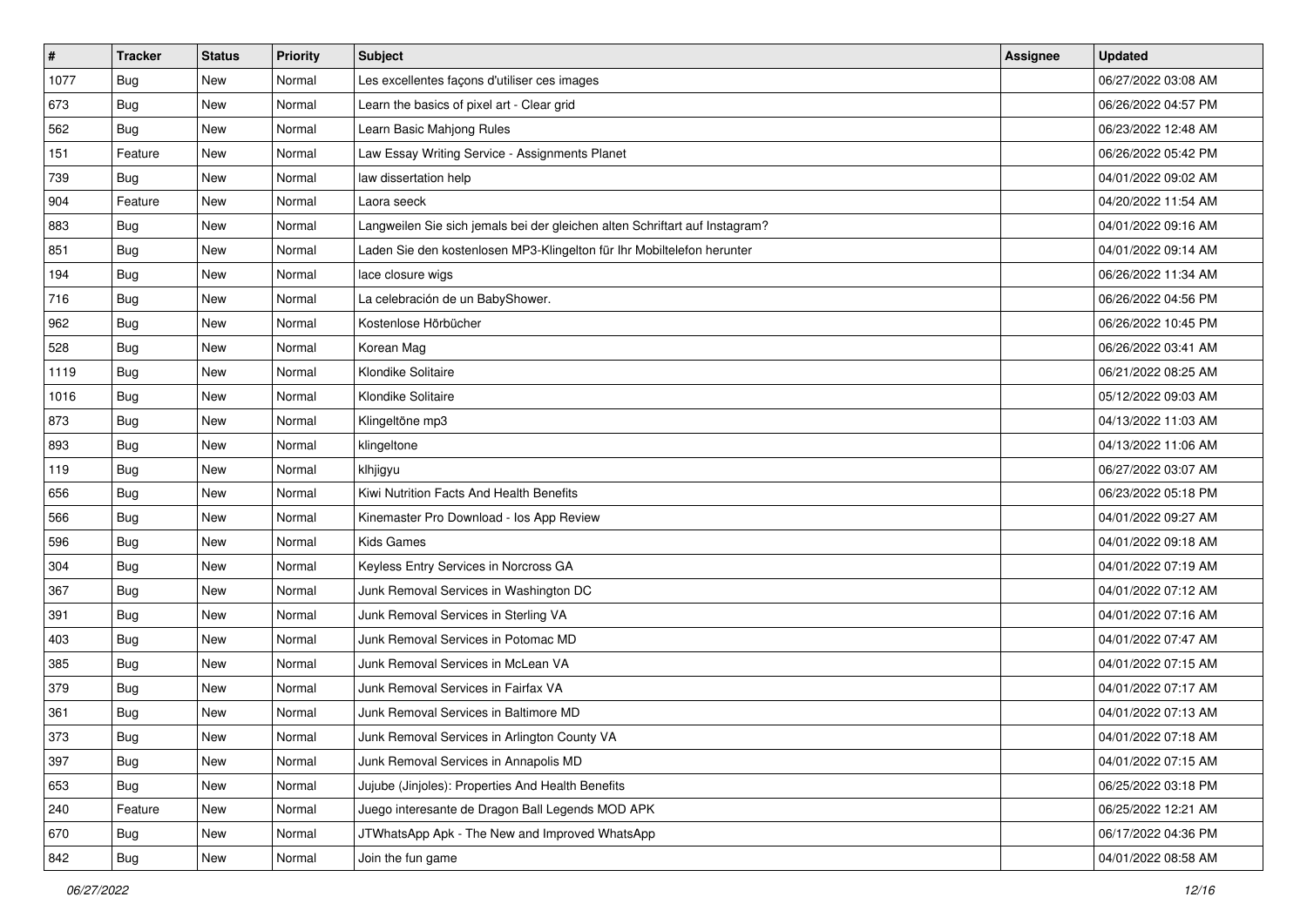| #    | <b>Tracker</b> | <b>Status</b> | <b>Priority</b> | Subject                                                                                                      | Assignee | <b>Updated</b>      |
|------|----------------|---------------|-----------------|--------------------------------------------------------------------------------------------------------------|----------|---------------------|
| 163  | <b>Bug</b>     | New           | Normal          | jknjopl[                                                                                                     |          | 04/01/2022 07:58 AM |
| 262  | Bug            | New           | Normal          | It this true to dealing Wuth                                                                                 |          | 06/27/2022 01:57 AM |
| 1049 | Feature        | New           | Normal          | IT Software Company In Delhi                                                                                 |          | 05/27/2022 05:24 AM |
| 210  | Bug            | New           | Normal          | Issue with check symbol in Cash App? Dial assist number with calling Cash App customer service phone number. |          | 06/24/2022 10:52 PM |
| 999  | Bug            | New           | Normal          | Is there a way to find Google Feud answers?                                                                  |          | 05/07/2022 08:58 AM |
| 478  | Feature        | New           | Normal          | Is it safe to install third-party WhatsApp GB?                                                               |          | 06/27/2022 02:30 AM |
| 1015 | Bug            | New           | Normal          | Is it possible to send books for free?                                                                       |          | 05/11/2022 04:05 PM |
| 998  | <b>Bug</b>     | New           | Normal          | Is It Hard to Solve Wordle An                                                                                |          | 06/27/2022 12:24 AM |
| 1116 | Bug            | New           | Normal          | ipTV smarts pro                                                                                              |          | 06/26/2022 05:34 PM |
| 993  | Bug            | New           | Normal          | IO Games Free Online                                                                                         |          | 06/26/2022 09:41 AM |
| 788  | Bug            | New           | Normal          | Intro Maker Mod APK                                                                                          |          | 06/26/2022 11:01 AM |
| 225  | Bug            | New           | Normal          | instant personal loan                                                                                        |          | 06/25/2022 08:11 PM |
| 176  | Bug            | New           | Normal          | instant loan without documents                                                                               |          | 06/18/2022 01:43 PM |
| 568  | Bug            | New           | Normal          | Instale a versão mais recente do YouTube Premium                                                             |          | 06/26/2022 01:53 PM |
| 748  | Bug            | New           | Normal          | Il y a quelques façons d'obtenir des sonneries gratuites pour votre iPhone                                   |          | 06/26/2022 11:24 PM |
| 1072 | <b>Bug</b>     | New           | Normal          | ij.start canon                                                                                               |          | 06/21/2022 06:56 PM |
| 1013 | Bug            | New           | Normal          | ij.start canon                                                                                               |          | 05/11/2022 11:31 AM |
| 950  | Bug            | New           | Normal          | ij.start canon                                                                                               |          | 06/26/2022 04:35 AM |
| 943  | Bug            | New           | Normal          | ij.start canon                                                                                               |          | 04/13/2022 08:52 AM |
| 846  | Feature        | New           | Normal          | ij.start canon                                                                                               |          | 04/01/2022 08:58 AM |
| 525  | Bug            | New           | Normal          | If you don't have a QR code: How to activate cash app card in app                                            |          | 06/27/2022 02:55 AM |
| 604  | Bug            | New           | Normal          | Idle Game Online                                                                                             |          | 06/26/2022 11:11 AM |
| 1104 | <b>Bug</b>     | New           | Normal          | Idle game fix bug                                                                                            |          | 06/26/2022 06:52 PM |
| 1103 | Bug            | New           | Normal          | Idle game fix bug                                                                                            |          | 06/25/2022 09:08 PM |
| 1031 | <b>Bug</b>     | New           | Normal          | <b>IAFT Traders Union</b>                                                                                    |          | 05/16/2022 03:14 PM |
| 1030 | Bug            | New           | Normal          | <b>IAFT Traders Union</b>                                                                                    |          | 05/16/2022 03:13 PM |
| 736  | <b>Bug</b>     | New           | Normal          | I Want to Edit in My Website (transfer-factor.net) Unfortunately, Unable to Edit It                          |          | 06/24/2022 07:32 AM |
| 711  | Bug            | New           | Normal          | Human Fall Flat Apk Download                                                                                 |          | 06/25/2022 09:44 AM |
| 123  | <b>Bug</b>     | New           | Normal          | https://www.reddit.com/r/NRLgrandfinal2020/                                                                  |          | 06/26/2022 05:36 PM |
| 124  | <b>Bug</b>     | New           | Normal          | https://www.bigmarker.com/ustvpass/LIVE-Atlanta-Falcons-vs-Carolina-Panthers-NFL-Week-8-Game                 |          | 04/01/2022 07:55 AM |
| 238  | Bug            | New           | Low             | HP Printer Assistant Software   Download & Install HP Assistant                                              |          | 04/01/2022 08:16 AM |
| 236  | <b>Bug</b>     | New           | Normal          | HP Printer Assistant Software   Download & Install HP Assistant                                              |          | 04/01/2022 08:16 AM |
| 235  | <b>Bug</b>     | New           | Low             | HP Printer Assistant Software   Download & Install HP Assistant                                              |          | 06/26/2022 07:28 PM |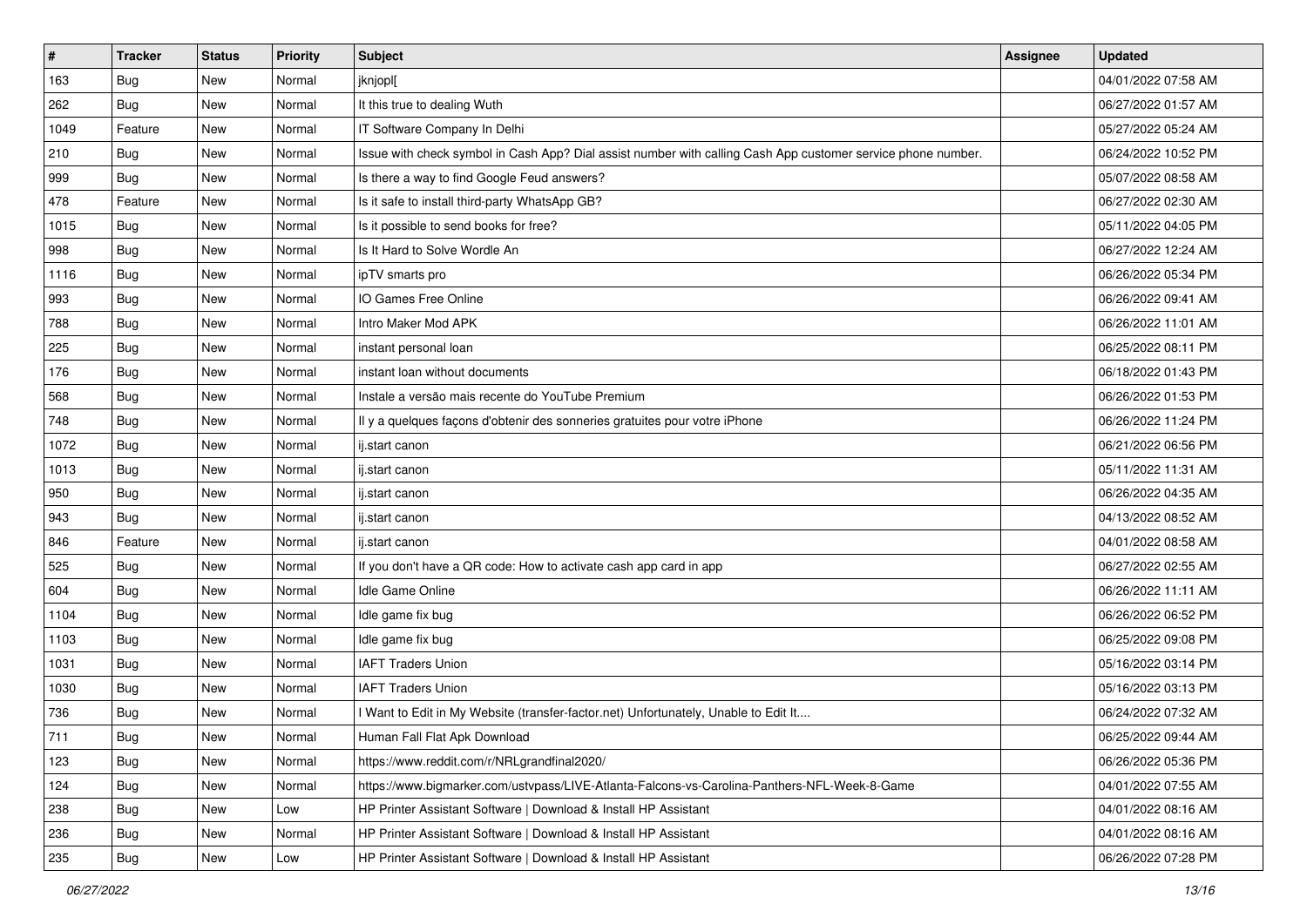| $\vert$ # | <b>Tracker</b> | <b>Status</b> | Priority | Subject                                                                    | Assignee | <b>Updated</b>      |
|-----------|----------------|---------------|----------|----------------------------------------------------------------------------|----------|---------------------|
| 237       | Feature        | New           | Normal   | HP Printer Assistant Software   Download & Install HP Assistant            |          | 06/27/2022 03:02 AM |
| 117       | <b>Bug</b>     | New           | Normal   | How to Watch Cowboys vs Cardinals Game Live Stream FREE TV                 |          | 04/01/2022 08:08 AM |
| 689       | Bug            | New           | Normal   | How to use twitch.tv/activate?                                             |          | 06/25/2022 12:12 PM |
| 688       | Bug            | New           | Normal   | How to use twitch.tv/activate?                                             |          | 06/24/2022 04:16 AM |
| 687       | Bug            | New           | Normal   | How to use twitch.tv/activate?                                             |          | 06/27/2022 02:47 AM |
| 1060      | Bug            | New           | Normal   | How to Use Panda Helper to Speed Up Your iOS                               |          | 05/28/2022 09:12 AM |
| 1080      | Bug            | New           | Normal   | How to use Math Wallet   Nexo wallet   CoinTiger Exchange                  |          | 06/15/2022 11:56 AM |
| 267       | Bug            | New           | Normal   | How To Use Internet Radio Services To Listen To Your Favorite Songs        |          | 06/26/2022 11:33 PM |
| 1042      | <b>Bug</b>     | New           | Normal   | How to set up direct deposit on cash app?                                  |          | 05/25/2022 01:17 PM |
| 854       | Bug            | New           | Normal   | How To Resolve Password Problems Through Facebook Customer Service?        |          | 04/09/2022 06:11 PM |
| 810       | Feature        | New           | Normal   | how to remove viruses from a phone                                         |          | 06/26/2022 06:05 PM |
| 1032      | Bug            | New           | Normal   | How To Play The Wordle Game                                                |          | 05/17/2022 10:37 AM |
| 763       | Bug            | New           | High     | How to Make a Ringtone on Your iPhone                                      |          | 06/25/2022 10:31 PM |
| 709       | <b>Bug</b>     | New           | Normal   | How To Load Cash App Card At Walmart Without Having To Face Any Hassle?    |          | 06/25/2022 05:02 PM |
| 747       | Bug            | New           | Normal   | How to Install Tyflex Plus on Your Android Device                          |          | 06/26/2022 08:16 AM |
| 696       | Bug            | New           | Normal   | How to Install the TuMangaOnline App                                       |          | 06/27/2022 02:49 AM |
| 885       | <b>Bug</b>     | New           | Normal   | How to Install the Tele Latino App For Android                             |          | 03/28/2022 04:10 AM |
| 565       | Bug            | New           | Normal   | How To Install RepelisPlus On Your Android Phone?                          |          | 06/26/2022 04:39 PM |
| 564       | <b>Bug</b>     | New           | Normal   | How To Install RepelisPlus On Your Android Phone?                          |          | 06/25/2022 06:46 PM |
| 1039      | <b>Bug</b>     | New           | Normal   | How to Get Tickmill Bonuses for Free                                       |          | 05/26/2022 05:43 PM |
| 693       | Feature        | New           | Normal   | How To Get My Money Back From The Cash App To Your Wallet?                 |          | 06/27/2022 01:31 AM |
| 785       | <b>Bug</b>     | New           | Normal   | How To Get Money Off Cash App Without Card Or With A Card?                 |          | 06/26/2022 06:26 PM |
| 1014      | Bug            | New           | Normal   | how to get chime routing and account number ? chime routing number florida |          | 05/11/2022 12:42 PM |
| 1079      | Bug            | New           | Normal   | How to get cheap psychology assignment?                                    |          | 06/15/2022 06:00 AM |
| 1069      | Bug            | New           | Normal   | how to get cash app support phone number 24*7 available                    |          | 06/21/2022 08:36 PM |
| 241       | Feature        | New           | Normal   | How to get a complete solution of Big Ideas Math Answers?                  |          | 04/01/2022 08:15 AM |
| 574       | <b>Bug</b>     | New           | Normal   | How to fix the Epson printer offline issue due to a wired connection?      |          | 06/26/2022 11:19 AM |
| 541       | l Bug          | New           | Normal   | How to fix the cash app payment failed errors?                             |          | 06/26/2022 11:01 AM |
| 591       | <b>Bug</b>     | New           | Normal   | How To Find Facebook Modifications For Your Spotify Premium Apk?           |          | 06/19/2022 06:07 AM |
| 966       | Bug            | New           | Normal   | How to Download the Filmes                                                 |          | 06/27/2022 03:25 AM |
| 826       | <b>Bug</b>     | New           | Normal   | How to Dowload MXL TV Premium                                              |          | 05/26/2022 03:34 PM |
| 608       | Feature        | New           | Normal   | How To Do Hotmail Password Reset Without Phone Number?                     |          | 04/01/2022 09:22 AM |
| 984       | <b>Bug</b>     | New           | Normal   | How to disable, permanently delete Twitter account on phone, PC            |          | 06/26/2022 08:28 AM |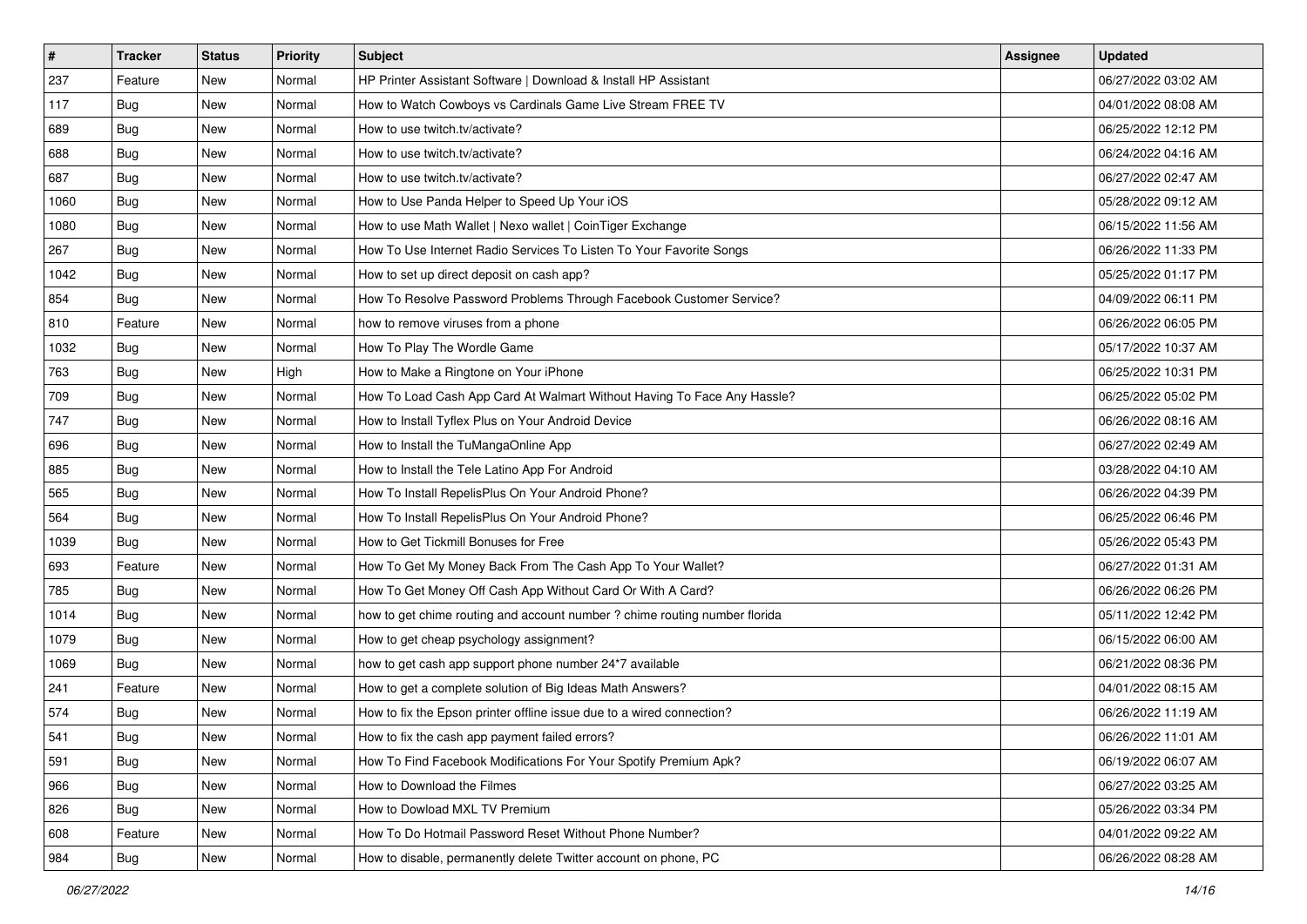| $\sharp$ | Tracker    | <b>Status</b> | <b>Priority</b> | Subject                                                                          | <b>Assignee</b> | <b>Updated</b>      |
|----------|------------|---------------|-----------------|----------------------------------------------------------------------------------|-----------------|---------------------|
| 697      | <b>Bug</b> | New           | Normal          | How to Descargar Pura TV For Android                                             |                 | 06/26/2022 11:36 PM |
| 1101     | <b>Bug</b> | New           | Normal          | How to Delete Cash App History at once?                                          |                 | 06/16/2022 06:49 AM |
| 229      | Feature    | New           | Normal          | How To Delete Cash App Account? - Check Out the Steps In Detail                  |                 | 05/01/2022 09:06 PM |
| 533      | <b>Bug</b> | New           | Normal          | How to complete the homework assignments in economics in the easiest way?        |                 | 06/26/2022 10:12 PM |
| 1024     | Bug        | New           | Normal          | How to choose the right broker                                                   |                 | 06/25/2022 06:23 PM |
| 518      | <b>Bug</b> | New           | Normal          | How To Check The Balance Of Cash App Account By Taking Cash App Support?         |                 | 06/27/2022 03:24 AM |
| 1025     | <b>Bug</b> | New           | Normal          | how to change the logo in wordpress                                              |                 | 06/25/2022 06:20 PM |
| 1009     | Bug        | New           | Normal          | How to change routing number on Cash App?                                        |                 | 05/11/2022 07:13 AM |
| 906      | <b>Bug</b> | New           | Normal          | How To Change Cash App From Business To Personal Account For Any Reasons?        |                 | 04/04/2022 09:57 AM |
| 882      | Bug        | New           | Normal          | How to change bank account on cash app?                                          |                 | 04/01/2022 09:16 AM |
| 852      | <b>Bug</b> | New           | Normal          | How to cancel your French Bee flight within 24 hours?                            |                 | 04/01/2022 09:13 AM |
| 972      | <b>Bug</b> | New           | Normal          | How To Borrow Money From The Cash App? Get To Know About The Same                |                 | 04/25/2022 07:30 AM |
| 678      | Bug        | New           | Normal          | How to be a winner in buidnow gg                                                 |                 | 06/24/2022 06:57 AM |
| 762      | <b>Bug</b> | New           | Normal          | How To Add Money To A Cash App Card If Struggling With Low Amount?               |                 | 06/24/2022 07:48 AM |
| 784      | <b>Bug</b> | New           | Normal          | How To Add Money On Cash App Card And Check The Funds?                           |                 | 06/26/2022 01:43 PM |
| 1115     | <b>Bug</b> | New           | Normal          | How to access your saved favorite Tiktok                                         |                 | 06/26/2022 12:01 PM |
| 217      | <b>Bug</b> | New           | Normal          | How this service matter most?                                                    |                 | 06/26/2022 06:31 AM |
| 738      | Bug        | New           | Normal          | How Much Amount Do I Get Using The Referral Code For Cash App?                   |                 | 04/01/2022 09:03 AM |
| 916      | <b>Bug</b> | New           | Normal          | How long does it take to write a book?                                           |                 | 04/07/2022 12:15 PM |
| 742      | <b>Bug</b> | New           | Normal          | How Long Does Cash App Support Take To Respond For A Better Support?             |                 | 06/25/2022 11:00 PM |
| 633      | <b>Bug</b> | New           | Normal          | How i can i solve my issue                                                       |                 | 04/01/2022 09:38 AM |
| 212      | Feature    | New           | Normal          | How good is the market for gaming mobile apps at the moment?                     |                 | 05/17/2022 11:09 AM |
| 215      | Bug        | New           | Normal          | How For Top Level Cell Phone For You                                             |                 | 06/27/2022 01:50 AM |
| 928      | <b>Bug</b> | New           | Normal          | How Does Sutton Bank Cash App Customer Service Help In Answering Your Questions? |                 | 04/12/2022 11:36 AM |
| 594      | Feature    | New           | Normal          | How does research proposal help online make it easy for me?                      |                 | 06/23/2022 04:40 PM |
| 733      | <b>Bug</b> | New           | Normal          | How does one go about getting a book deal?                                       |                 | 04/01/2022 09:33 AM |
| 524      | <b>Bug</b> | New           | Normal          | How Does Google Account Recovery Work If Your Account Is Hacked?                 |                 | 06/25/2022 07:08 PM |
| 720      | Bug        | New           | Normal          | How does Cash App Phone Number provide a quick treatment?                        |                 | 06/25/2022 02:32 PM |
| 796      | <b>Bug</b> | New           | Normal          | How Does Cash App $++$ actually work and What is the process of it               |                 | 06/22/2022 07:03 AM |
| 1087     | Bug        | New           | Normal          | How do new writers start out?                                                    |                 | 06/10/2022 03:25 PM |
| 737      | Bug        | New           | Normal          | How Do I Talk To A Live Person At Facebook If Anything Is Doubtful?              |                 | 04/01/2022 09:20 AM |
| 758      | <b>Bug</b> | New           | Normal          | How Do I Study Consistently For Hours?                                           |                 | 06/27/2022 12:49 AM |
| 719      | <b>Bug</b> | New           | Normal          | How Do I Send \$5000 Through Cash App Account With Ease?                         |                 | 06/26/2022 10:14 PM |